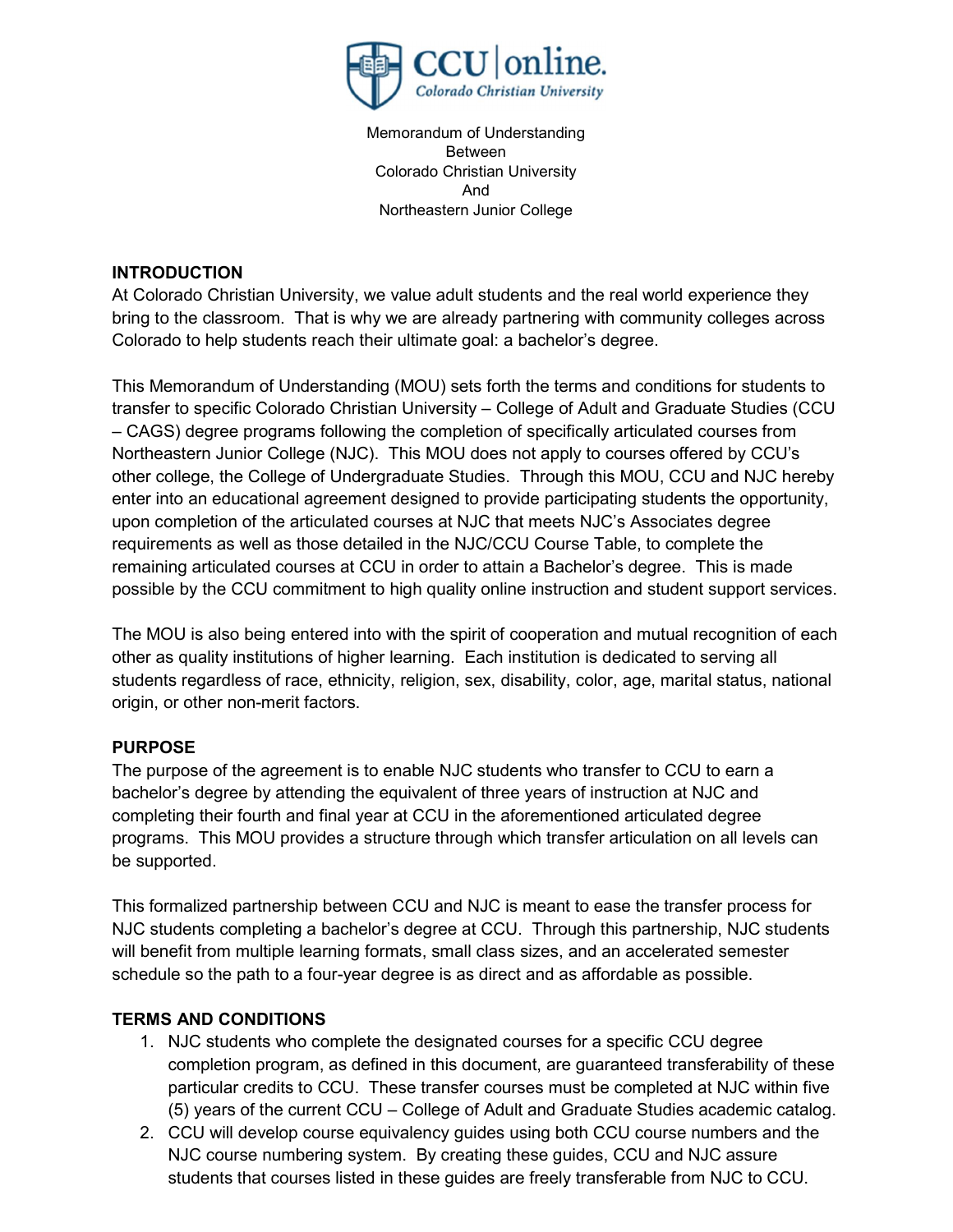- 3. The course transfer guide designates each course as it relates to the transfer of CCU General Education courses and Core courses. Any course not listed will transfer as an Elective credit with the exception of or remedial (0-099 level) regardless of addition date.
- 4. NJC students transferring to CCU under this agreement shall have acceptance of academic credit hours earned at NJC, pending the following curricular and general conditions are met:
	- Undergraduate courses, including undergraduate education and nursing program courses, designated in this articulation agreement, which have been completed at NJC, must have a letter grade of "C" or higher to be considered for transfer.
	- Courses with grades of "On", "F", "IP", "I", "U", "AU", "D", "F", "Z", "In Progress", "Audit", or "No-Credit" are not transferrable. Grades of "S/C" are equivalent to a grade of "C".
	- NJC students that are transferring to CCU as a part of the Partnership Pathways program must have a minimum of a 2.0 grade point average as verified by an official transcript from NJC.
- 5. NJC student's CCU transcript will reflect the CCU course equivalent and "awarded" credits with no letter grade indicated. The transfer credits do not contribute to the student's GPA at CCU. Credits accepted by CCU in transfer are not guaranteed to transfer to other institutions.
- 6. Once admitted, NJC students must fulfill all program requirements and comply with all academic policies of CCU. CCU academic policies can be found in the Academic Handbook located at http://www.ccu.edu/catalog/.
- 7. Advising of NJC students regarding admission and program requirements to CCU will be the responsibility of the regular advising staff at NJC and CCU. CCU will designate one or more points of contact to respond to advising questions from NJC advisors. NJC will monitor the academic performance of its students enrolling under this agreement, and identify problems that may interfere with the successful transfer of the student to CCU.
- 8. CCU will arrange with NJC to meet with potential NJC transfer students desiring to take part in the Partnership Pathways. NJC will provide an appropriate location for presentations and advising.
- 9. NJC agrees to promote the Partnership Pathways through student, staff, alumni, and community publications/media.
- 10. NJC will allow CCU access to market and promote the Partnership Pathways to potential students. Examples include but are not limited to career and college fairs, opportunities to distribute materials on campus, attendance at on-campus admissions events, bulletin board space.
- 11. CCU and NJC agree to cooperate in communicating with each other and with their common and respective publics concerning the established relationship between the two institutions.
	- Any marketing of the MOU will be subject to the prior approval of both parties.
	- NJC will provide a link from its website to the CCU website and CCU will provide a link to the NJC website.
	- Representatives from CCU and NJC will confer annually to exchange updated degree requirements, admissions, and transfer information to be used during the subsequent academic year. Each institution will notify the other of any contemplated changes that would affect the future of this agreement.
- 12. Students may concurrently take courses at both institutions, as well as have access to advising and other services at both institutions, although the transfer block credit cannot be awarded until after the student submits an official transcript from NJC.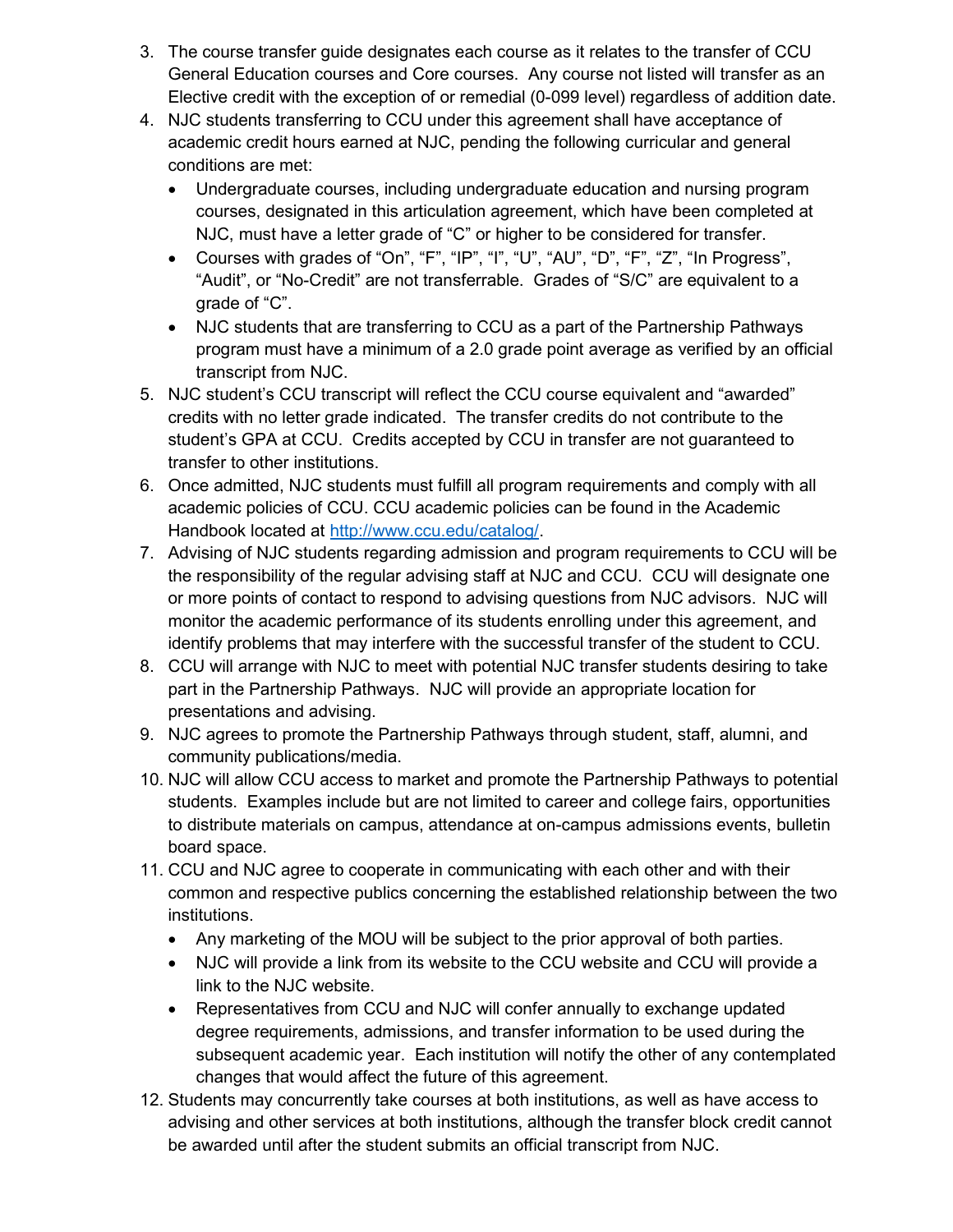- 13. Federal regulations require that a student receive financial aid from only a single college from which courses are taken during a given quarter or semester. As a result of this agreement, NJC will draft a Consortium Agreement as the home institution and CCU as the host institution.
- 14. The CCU degree plan outlines degree completion requirements for each student. The degree plan is a written agreement between the student and the appropriate undergraduate program. If the degree plan expires before the student has completed all degree requirements, the student must complete the new degree plan in order to be awarded a bachelor's degree through CCU – CAGS.
- 15. This agreement includes transfer guides for the following programs:
	- Bachelor of Science in Accountancy
	- Bachelor of Science in Applied Psychology
	- Bachelor of Science in Applied Psychology with Biblical Studies Emphasis
	- Bachelor of Science in Applied Psychology with Clinical Counseling Emphasis
	- Bachelor of Science in Applied Psychology with Criminal Justice Emphasis
	- Bachelor of Science in Business
	- **•** Bachelor of Science in Communication Studies
	- Bachelor of Science in Computer Information Technology with Data Engineering Emphasis
	- Bachelor of Science in Computer Information Technology with Database Management Emphasis
	- Bachelor of Science in Computer Information Technology with Networking Emphasis
	- Bachelor of Science in Computer Information Technology with System Analyst Emphasis
	- **•** Bachelor of Science in Criminal Justice
	- Bachelor of Science in Information Systems Management
	- Bachelor of Arts in Marketing and Sales
	- Bachelor of Science in Nursing (Pre-Licensure)

#### RENEWAL, REVISION, and TERMINATION

This agreement is effective on October 1, 2019 and will be automatically renewed each year, for an additional four (4) years, unless terminated by CCU or NJC. Either party may terminate the agreement by submitting written notification at least 60 days prior to the date of July 1 of each year the MOU is in effect. Any program changes identified will be incorporated into subsequent agreements.

Should this MOU be terminated, NJC students in the process of applying to CCU at the time of cancellation will be allowed to complete the application process and complete degrees, subject to the requirement to complete the degree as specified by the degree plan.

The MOU is effective only under the condition that both transferring institutions maintain current accreditation by a regional accrediting association as recognized by the U.S. Department of Education. In the event either institution loses its accreditation, this MOU will immediately terminate.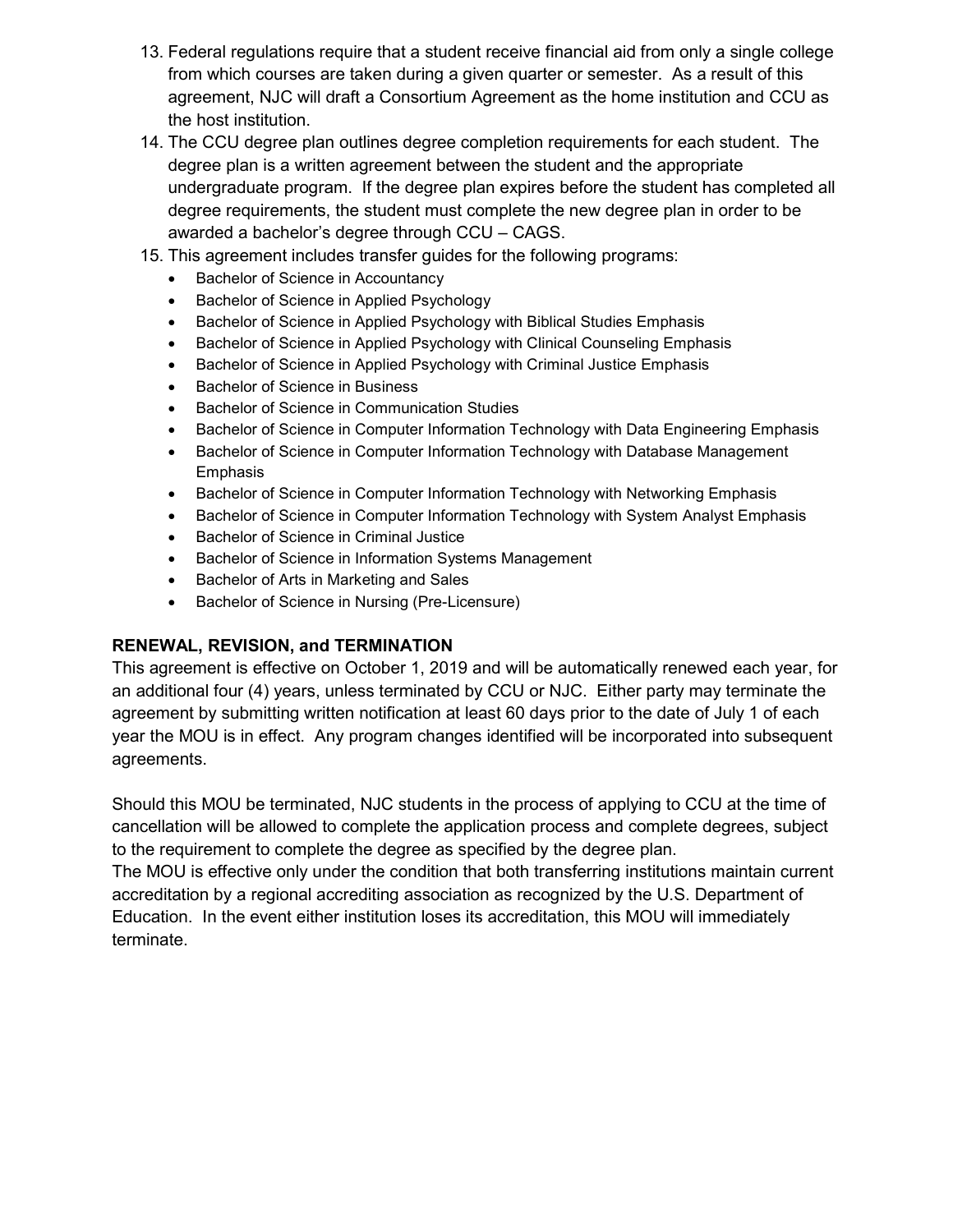$\mathbf{a}$ 

Danen Jobe<br>Vice President of Academic Instruction<br>Northeastern Junior College

 $09/30/19$ 

Scho  $\alpha$ 

Dr. Sarah Scherling<br>Vice President of Academic Administration<br>College of Adult and Graduate Studies,<br>Colorado Christian University

 $Mov. II. 2019$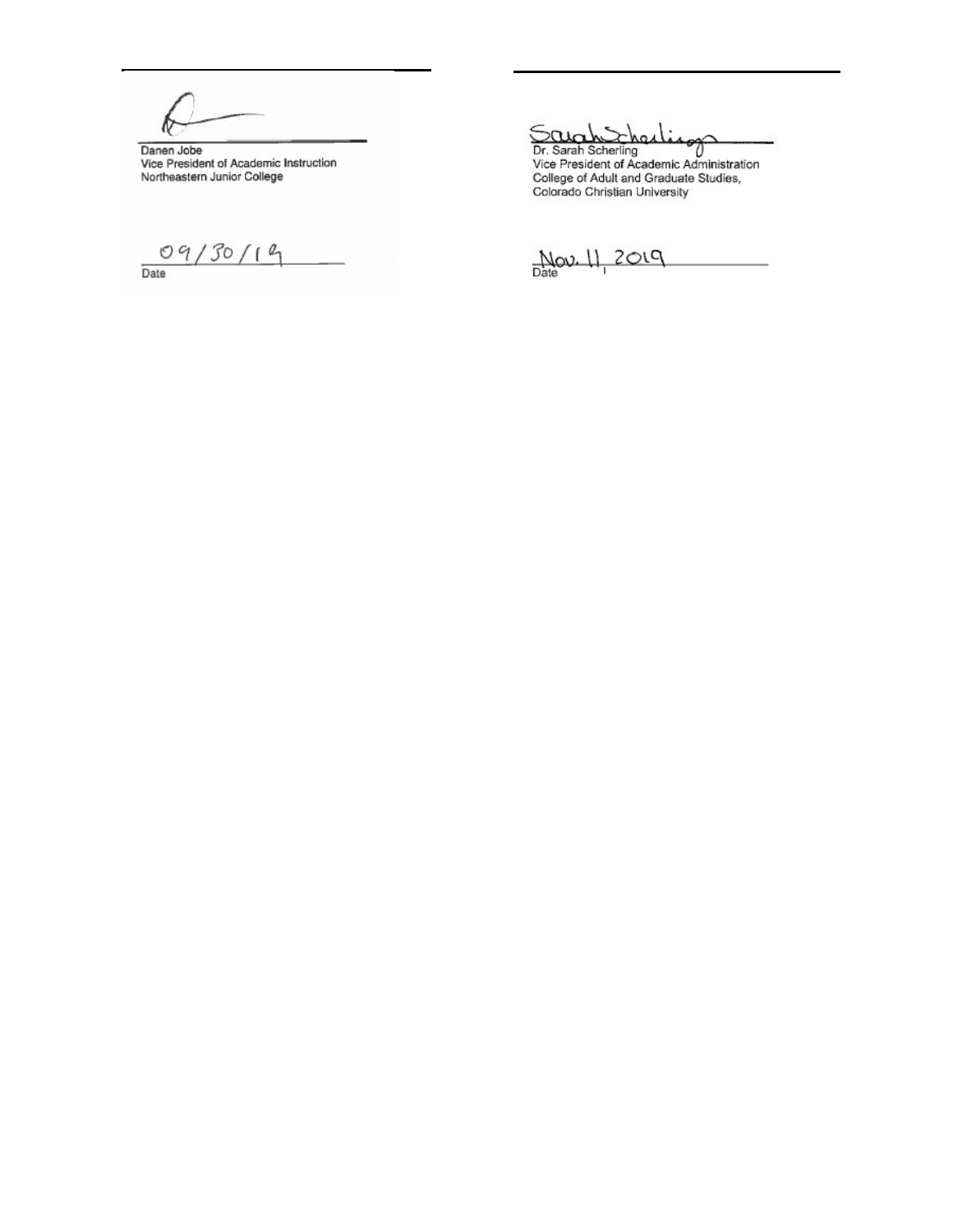#### Bachelor of Science in Accountancy

| <b>Courses at Northeastern</b>                            |                                                                               | <b>NJC Course Number</b>                                                                                                                                      |
|-----------------------------------------------------------|-------------------------------------------------------------------------------|---------------------------------------------------------------------------------------------------------------------------------------------------------------|
| <b>Junior College</b>                                     |                                                                               |                                                                                                                                                               |
|                                                           | ACC 205A: Financial Accounting Fundamentals I (3 Credit Hours)                | <b>ACC 121</b>                                                                                                                                                |
|                                                           | ACC 206A: Financial Accounting Fundamentals II (3 Credit Hours)               | <b>ACC 122</b>                                                                                                                                                |
|                                                           | ACC 301A: Management Account for Decision Making (3 Credit<br>Hours)          | ACC226                                                                                                                                                        |
|                                                           | ACC 315A: Government and Nonprofit Accounting (3 Credit<br>Hours)             | <b>ACC 216</b>                                                                                                                                                |
|                                                           | ACC 325A: Intermediate Financial Accounting I (3 Credit Hours)                | <b>ACC 211</b>                                                                                                                                                |
|                                                           | ACC 326A: Intermediate Financial Accounting II (3 Credit Hours)               | <b>ACC 212</b>                                                                                                                                                |
|                                                           | BUS 105A: Business Fundamentals (3 Credit Hours)                              | <b>BUS 115</b>                                                                                                                                                |
|                                                           | BUS 300A: Organizational Behavior (3 Credit Hours)                            | <b>MAN 215</b>                                                                                                                                                |
|                                                           | BUS 474A: Leadership & Management (3 Credit Hours)                            | MAN 224 or MAN 226                                                                                                                                            |
|                                                           | COM 104A: Effective Business Communication (3 Credit Hours)                   | <b>BUS 217</b>                                                                                                                                                |
|                                                           | ECO 220A: Macro and Micro Economics (3 Credit Hours)                          | ECO 201, ECO 202, or AGE 102                                                                                                                                  |
|                                                           | LAW 305A: Foundations of Business Law (3 Credit Hours)                        | <b>BUS 216 or BUS 218</b>                                                                                                                                     |
|                                                           | MAT 250A: Introduction to Research and Applied Statistics (3<br>Credit Hours) | MAT 135 or BUS 226                                                                                                                                            |
|                                                           | MKT 205A: Marketing Fundamentals (3 Credit Hours)                             | MAR 216 or AGE 210                                                                                                                                            |
|                                                           |                                                                               |                                                                                                                                                               |
| <b>General Education Courses</b>                          | History (3 Credit Hours)                                                      | HIS 101-275                                                                                                                                                   |
|                                                           | Humanities (3 Credit Hours)                                                   | ART 107-275, DAN 115-116, HUM<br>103-275, LIT 115-275, MUS 100-285,<br>PHL 111-220, SPA 101-285, THE 105-<br>285                                              |
|                                                           | Mathematics (3 Credit Hours)                                                  | MAT 102-261                                                                                                                                                   |
|                                                           | Natural/Physical Science (3 Credit Hours)                                     | AGY 100-125, ACS 100-105, ACS 225-<br>230, AST 101-102, BIO 103-216, CHE<br>101-285, ENV 101, GEY 111-175, HPR<br>108, HWE 100, PHY 103-275, SCI 1-<br>05-156 |
|                                                           | Social Science (3 Credit Hours)                                               | ANT 101-275, BUS 102-288, COM<br>125-230, ECO 101-202, GEO 105 -<br>275, POL 105-225, PSY 101-285, SOC<br>101-275                                             |
|                                                           | Speech Communication (3 Credit Hours)                                         | COM 115 or COM 125                                                                                                                                            |
|                                                           | Written Communication (3 Credit Hours)                                        | ENG 121, 122, or 201                                                                                                                                          |
|                                                           | Electives (21 Credit Hours)                                                   |                                                                                                                                                               |
| <b>Courses at Colorado</b><br><b>Christian University</b> |                                                                               |                                                                                                                                                               |
|                                                           | <b>Biblical Studies (6 Credit Hours)</b>                                      |                                                                                                                                                               |
|                                                           | INT 212A: Adult Studies Seminar II (3 Credit Hours)                           |                                                                                                                                                               |
|                                                           | PHL 205A: World Views (3 Credit Hours)                                        |                                                                                                                                                               |
|                                                           | ACC 306A: Tax Accounting (3 Credit Hours)                                     |                                                                                                                                                               |
|                                                           | ACC 320A: Financial Statement Analysis (3 Credit Hours)                       |                                                                                                                                                               |
|                                                           | ACC 355A: Accounting Theory (3 Credit Hours)                                  |                                                                                                                                                               |
|                                                           | ACC 402A: Advanced and Specialized Accounting (3 Credit Hours)                |                                                                                                                                                               |
|                                                           | ACC 403A: Accounting Systems (Credit Hours 3)                                 |                                                                                                                                                               |
|                                                           | ACC 491A: Auditing Philosophy, Principles and Practice (3 Credit<br>Hours)    |                                                                                                                                                               |
|                                                           | COM 486A: Advanced Interactive Relations (3 Credit Hours)*                    |                                                                                                                                                               |

\*For CPA requirements need to have an upper level COM course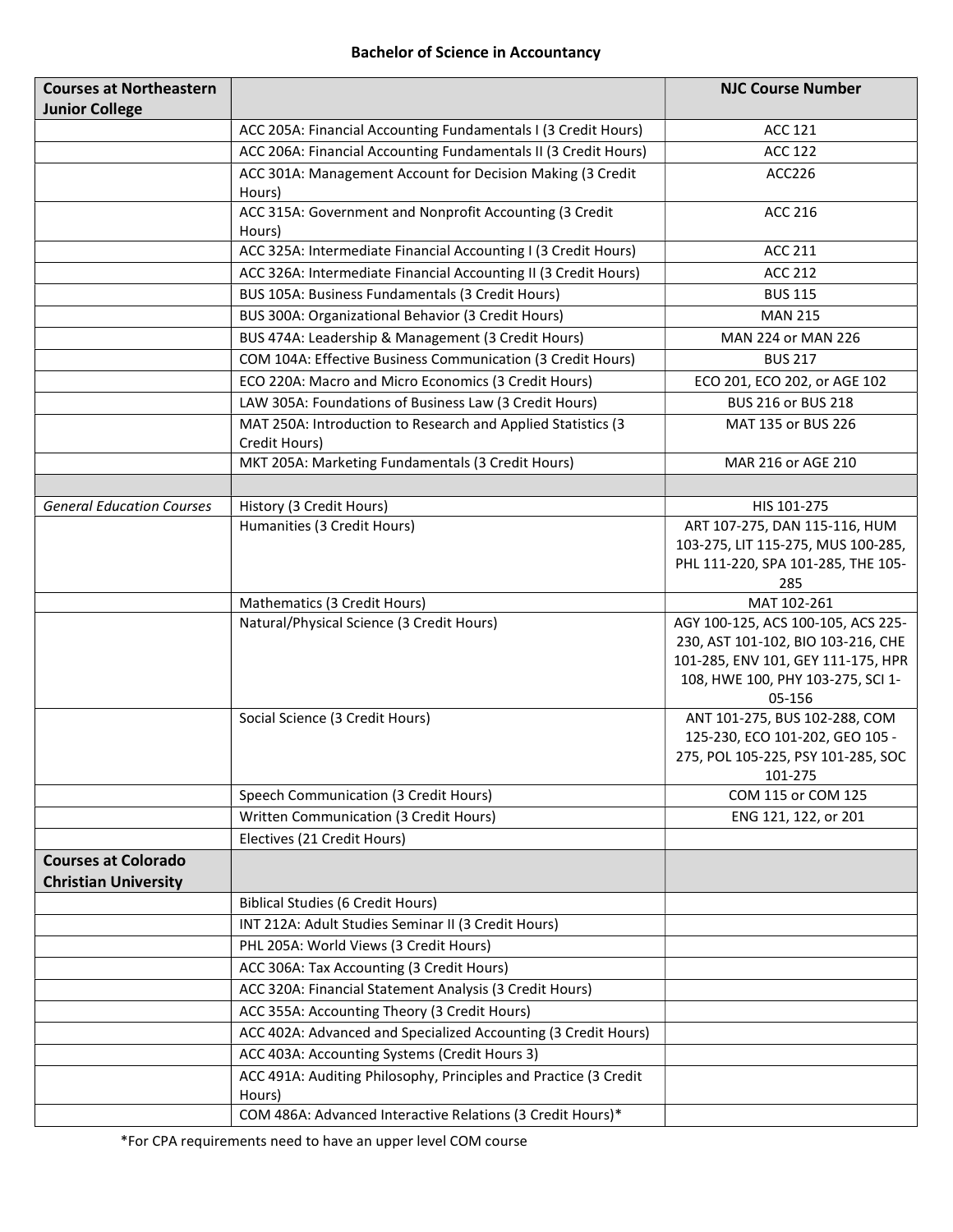# Bachelor of Science in Applied Psychology

| <b>Courses at Northeastern</b>   |                                                              | <b>NJC Course Number</b>                    |
|----------------------------------|--------------------------------------------------------------|---------------------------------------------|
| <b>Junior College</b>            |                                                              |                                             |
|                                  | MAT 250A: Introduction to Research and Applied Statistics (3 | <b>MAT 135</b>                              |
|                                  | Credit Hours)                                                |                                             |
|                                  | PSY 202A: Relational Psychology (3 Credit Hours)             | <b>PSY 226</b>                              |
|                                  | PSY 221A: Interpersonal Relations (3 Credit Hours            | <b>COM 125</b>                              |
|                                  | PSY 246A: Psychology Through the Lifespan (3 Credit Hours)   | <b>PSY 235</b>                              |
|                                  | PSY 304A: Models of Personality (3 Credit Hours)             | <b>PSY 265</b>                              |
|                                  | PSY 306A: Introduction to Psychopathology (3 Credit Hours)   | <b>PSY 249</b>                              |
|                                  | PSY 360A: Transformational Psychology (3 Credit Hours)       | <b>PSY 231</b>                              |
|                                  |                                                              |                                             |
| <b>General Education Courses</b> | Humanities (3 Credit Hours)                                  | ART 107-275, DAN 115-116, HUM               |
|                                  |                                                              | 103-275, LIT 115-275, MUS 100-285,          |
|                                  |                                                              | PHL 111-220, SPA 101-285, THE 105-          |
|                                  |                                                              | 285                                         |
|                                  | Mathematics (3 Credit Hours)                                 | MAT 102-261                                 |
|                                  | Natural/Physical Science (3 Credit Hours)                    | AGY 100-125, ACS 100-105, ACS 225-          |
|                                  |                                                              | 230, AST 101-102, BIO 103-216, CHE          |
|                                  |                                                              | 101-285, ENV 101, GEY 111-175, HPR          |
|                                  |                                                              | 108, HWE 100, PHY 103-275, SCI 1-<br>05-156 |
|                                  | Social Sciences (9 Credit Hours)                             | ANT 101-275, BUS 102-288, COM               |
|                                  |                                                              | 125-230, ECO 101-202, GEO 105 -             |
|                                  |                                                              | 275, POL 105-225, PSY 101-285, SOC          |
|                                  |                                                              | 101-275                                     |
|                                  | Speech Communication (3 Credit Hours)                        | COM 115 or COM 125                          |
|                                  | Written Communication (3 Credit Hours)                       | ENG 121, 122, or 201                        |
|                                  | Electives (45 Credit Hours)                                  |                                             |
| <b>Courses at Colorado</b>       |                                                              |                                             |
| <b>Christian University</b>      |                                                              |                                             |
|                                  | <b>Biblical Studies (9 Credit Hours)</b>                     |                                             |
|                                  | INT 212A: Adult Studies Seminar II (3 Credit Hours)          |                                             |
|                                  | PHL 205A: World Views (3 Credit Hours)                       |                                             |
|                                  | MAT 250A: Introduction to Research and Applied Statistics (3 |                                             |
|                                  | Credit Hours)                                                |                                             |
|                                  | PSY 385A: Behavioral Psychology (3 Credit Hours)             |                                             |
|                                  | PSY 435A: Stress & Human Functioning (3 Credit Hours)        |                                             |
|                                  | PSY 445A: Compassion Training (3 Credit Hours)               |                                             |
|                                  | PSY 465A: Cognitive Psychology (3 Credit Hours)              |                                             |
|                                  | PSY 486A: Psychology Capstone (3 Credit Hours)               |                                             |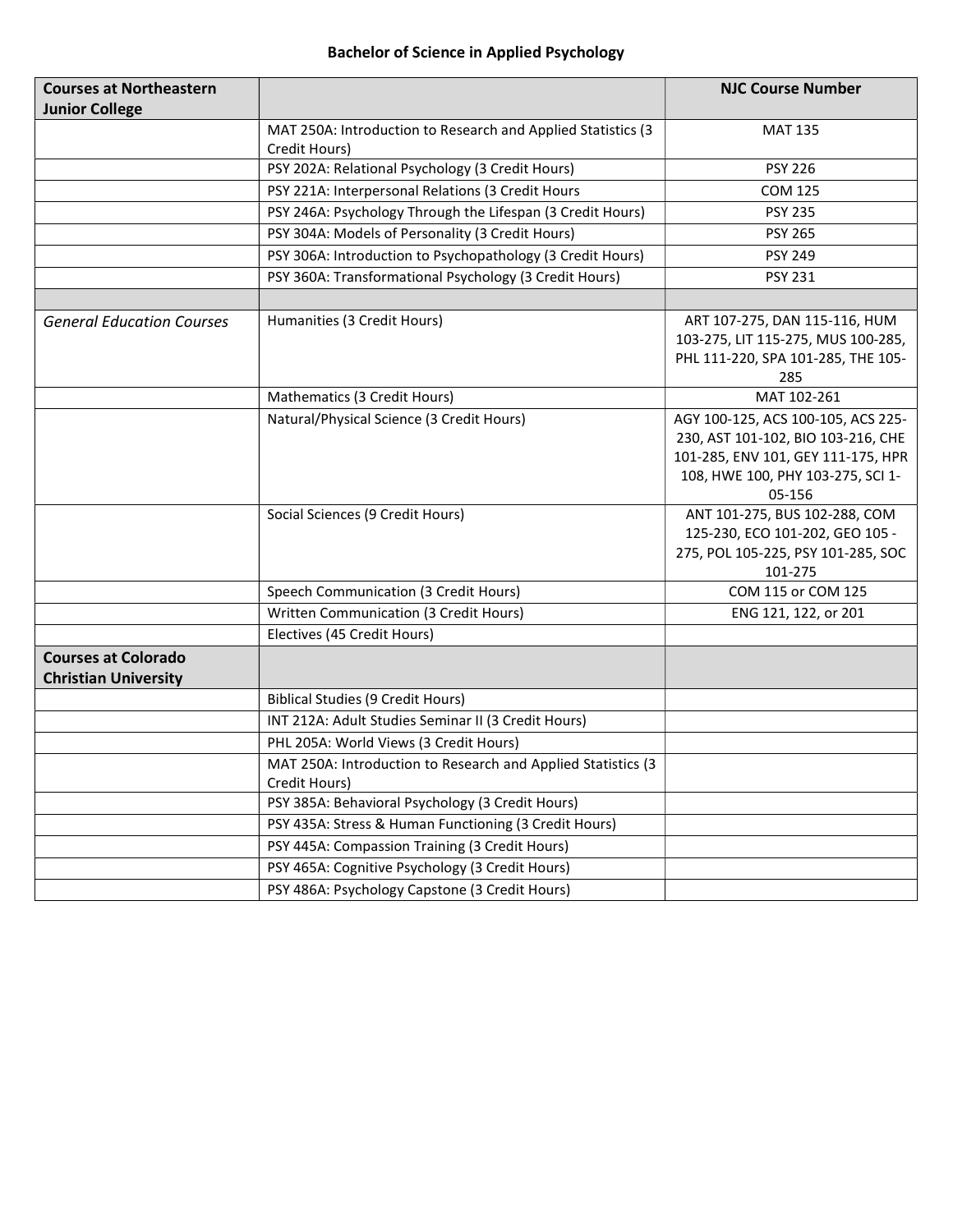## Bachelor of Science in Applied Psychology Biblical Studies Emphasis

| <b>Courses at Northeastern</b>   |                                                                               | <b>NJC Course Number</b>                                                                                                                                      |
|----------------------------------|-------------------------------------------------------------------------------|---------------------------------------------------------------------------------------------------------------------------------------------------------------|
| <b>Junior College</b>            |                                                                               |                                                                                                                                                               |
|                                  | MAT 250A: Introduction to Research and Applied Statistics (3<br>Credit Hours) | <b>MAT 135</b>                                                                                                                                                |
|                                  | PSY 202A: Relational Psychology (3 Credit Hours)                              | <b>PSY 226</b>                                                                                                                                                |
|                                  | PSY 246A: Psychology Through the Lifespan (3 Credit Hours)                    | <b>PSY 235</b>                                                                                                                                                |
|                                  | PSY 304A: Models of Personality (3 Credit Hours)                              | <b>PSY 265</b>                                                                                                                                                |
|                                  | PSY 360A: Transformational Psychology (3 Credit Hours)                        | <b>PSY 231</b>                                                                                                                                                |
|                                  |                                                                               |                                                                                                                                                               |
| <b>General Education Courses</b> | Humanities (3 Credit Hours)                                                   | ART 107-275, DAN 115-116, HUM<br>103-275, LIT 115-275, MUS 100-285,<br>PHL 111-220, SPA 101-285, THE 105-<br>285                                              |
|                                  | Mathematics (3 Credit Hours)                                                  | MAT 102-261                                                                                                                                                   |
|                                  | Natural/Physical Science (3 Credit Hours)                                     | AGY 100-125, ACS 100-105, ACS 225-<br>230, AST 101-102, BIO 103-216, CHE<br>101-285, ENV 101, GEY 111-175, HPR<br>108, HWE 100, PHY 103-275, SCI 1-<br>05-156 |
|                                  | Social Sciences (9 Credit Hours)                                              | ANT 101-275, BUS 102-288, COM<br>125-230, ECO 101-202, GEO 105 -<br>275, POL 105-225, PSY 101-285, SOC<br>101-275                                             |
|                                  | Speech Communication (3 Credit Hours)                                         | COM 115 or COM 125                                                                                                                                            |
|                                  | Written Communication (3 Credit Hours)                                        | ENG 121, 122, or 201                                                                                                                                          |
|                                  | Electives (45 Credit Hours)                                                   |                                                                                                                                                               |
| <b>Courses at Colorado</b>       |                                                                               |                                                                                                                                                               |
| <b>Christian University</b>      |                                                                               |                                                                                                                                                               |
|                                  | <b>Biblical Studies (6 Credit Hours)</b>                                      |                                                                                                                                                               |
|                                  | INT 212A: Adult Studies Seminar II (3 Credit Hours)                           |                                                                                                                                                               |
|                                  | PHL 205A: World Views (3 Credit Hours)                                        |                                                                                                                                                               |
|                                  | BIB 507: The Bible and Progressive Revelation (3 Credit Hours)                |                                                                                                                                                               |
|                                  | BIB 522: Interpreting the Bible I (3 Credit Hours)                            |                                                                                                                                                               |
|                                  | BIB 523: Interpreting the Bible II (3 Credit Hours)                           |                                                                                                                                                               |
|                                  | BIB 558: The Biblical Canon and Textual Criticism (3 Credit<br>Hours)         |                                                                                                                                                               |
|                                  | PSY 221A: Interpersonal Relationships (3 Credit Hours)                        |                                                                                                                                                               |
|                                  | PSY 385A: Behavioral Psychology (3 Credit Hours)                              |                                                                                                                                                               |
|                                  | PSY 488A: Psychology Capstone in Biblical Studies (3 Credit<br>Hours)         |                                                                                                                                                               |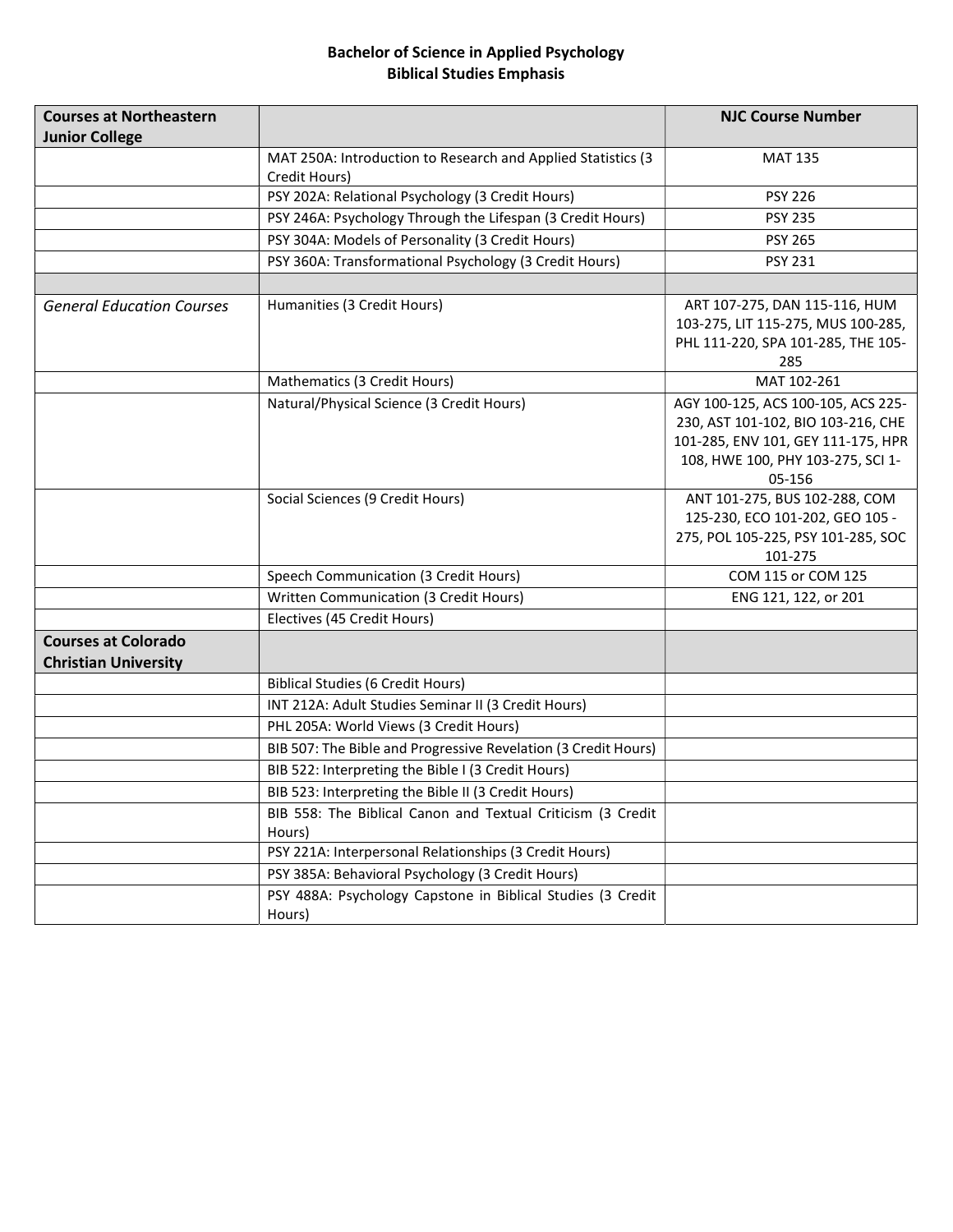## Bachelor of Science in Applied Psychology Clinical Counseling Emphasis

| <b>Courses at Northeastern</b><br><b>Junior College</b> |                                                                          | <b>NJC Course Number</b>                                                                                                                                      |
|---------------------------------------------------------|--------------------------------------------------------------------------|---------------------------------------------------------------------------------------------------------------------------------------------------------------|
|                                                         | MAT 250A: Introduction to Research and Applied Statistics (3             | <b>MAT 135</b>                                                                                                                                                |
|                                                         | Credit Hours)<br>PSY 202A: Relational Psychology (3 Credit Hours)        | <b>PSY 226</b>                                                                                                                                                |
|                                                         | PSY 246A: Psychology Through the Lifespan (3 Credit Hours)               | <b>PSY 235</b>                                                                                                                                                |
|                                                         | PSY 304A: Models of Personality (3 Credit Hours)                         | <b>PSY 265</b>                                                                                                                                                |
|                                                         | PSY 360A: Transformational Psychology (3 Credit Hours)                   | <b>PSY 231</b>                                                                                                                                                |
|                                                         |                                                                          |                                                                                                                                                               |
| <b>General Education Courses</b>                        | Humanities (3 Credit Hours)                                              | ART 107-275, DAN 115-116, HUM<br>103-275, LIT 115-275, MUS 100-285,<br>PHL 111-220, SPA 101-285, THE 105-<br>285                                              |
|                                                         | Mathematics (3 Credit Hours)                                             | MAT 102-261                                                                                                                                                   |
|                                                         | Natural/Physical Science (3 Credit Hours)                                | AGY 100-125, ACS 100-105, ACS 225-<br>230, AST 101-102, BIO 103-216, CHE<br>101-285, ENV 101, GEY 111-175, HPR<br>108, HWE 100, PHY 103-275, SCI 1-<br>05-156 |
|                                                         | Social Sciences (9 Credit Hours)                                         | ANT 101-275, BUS 102-288, COM<br>125-230, ECO 101-202, GEO 105 -<br>275, POL 105-225, PSY 101-285, SOC<br>101-275                                             |
|                                                         | Speech Communication (3 Credit Hours)                                    | COM 115 or COM 125                                                                                                                                            |
|                                                         | Written Communication (3 Credit Hours)                                   | ENG 121, 122, or 201                                                                                                                                          |
|                                                         | Electives (45 Credit Hours)                                              |                                                                                                                                                               |
| <b>Courses at Colorado</b>                              |                                                                          |                                                                                                                                                               |
| <b>Christian University</b>                             |                                                                          |                                                                                                                                                               |
|                                                         | <b>Biblical Studies (6 Credit Hours)</b>                                 |                                                                                                                                                               |
|                                                         | INT 212A: Adult Studies Seminar II (3 Credit Hours)                      |                                                                                                                                                               |
|                                                         | PHL 205A: World Views (3 Credit Horus)                                   |                                                                                                                                                               |
|                                                         | CSL 515: Spiritual Formation for Counseling (2 Credit Hours)             |                                                                                                                                                               |
|                                                         | CSL 613: Empathy Training (2 Credit Hours)                               |                                                                                                                                                               |
|                                                         | CSL 620: Counseling Services and Methods (3 Credit Hours)                |                                                                                                                                                               |
|                                                         | CSL 630: Neuroscience and Clinical Counseling (2 Credit Hours)           |                                                                                                                                                               |
|                                                         | CSL 641: Human Growth and Development (3 Credit Hours)                   |                                                                                                                                                               |
|                                                         | PSY 221A: Interpersonal Relationships (3 Credit Hours)                   |                                                                                                                                                               |
|                                                         | PSY 385A: Behavioral Psychology (3 Credit Hours)                         |                                                                                                                                                               |
|                                                         | PSY 488A: Psychology Capstone in Clinical Counseling (3 Credit<br>Hours) |                                                                                                                                                               |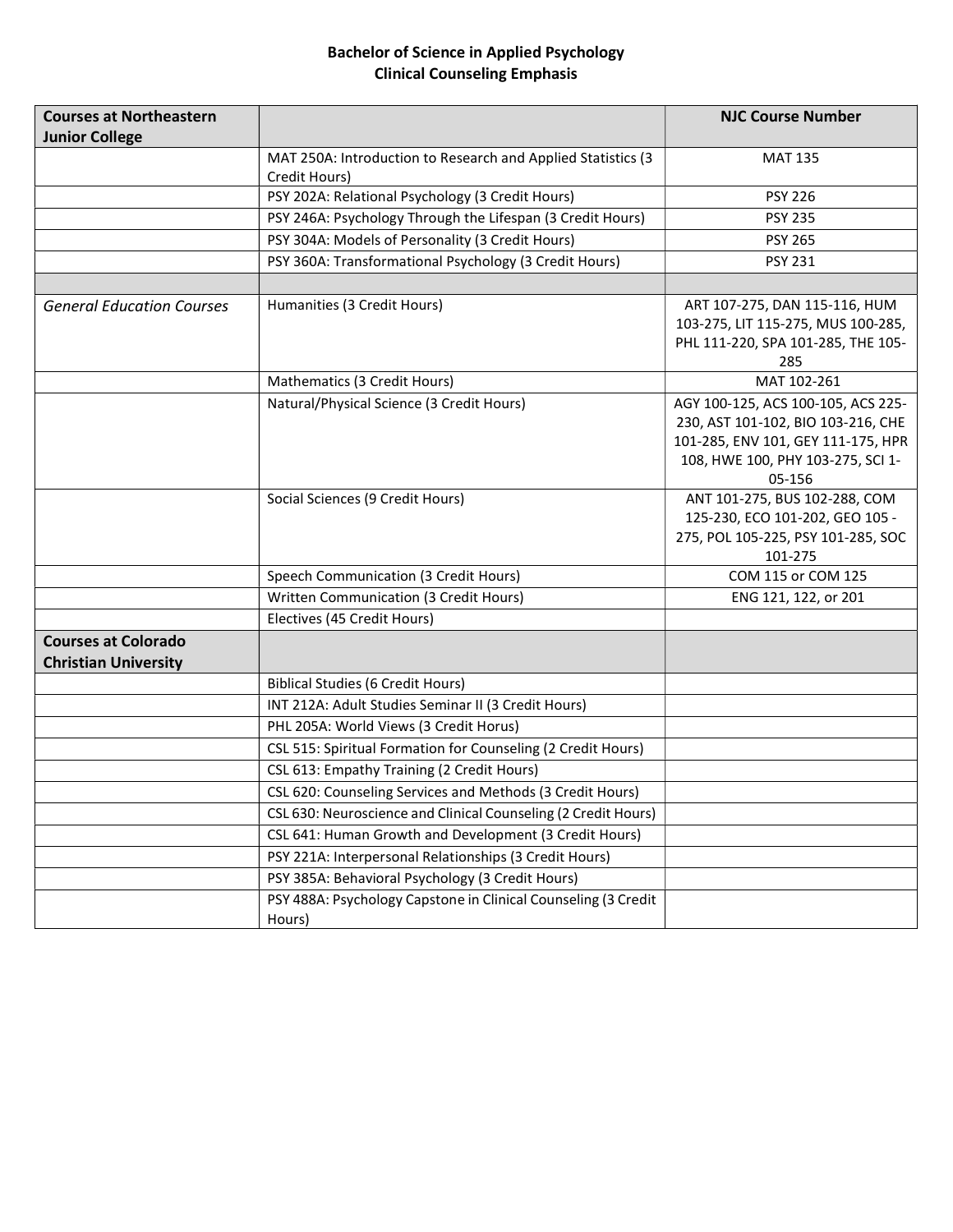## Bachelor of Science in Applied Psychology Criminal Justice Emphasis

| <b>Courses at Northeastern</b><br><b>Junior College</b>   |                                                                                 | <b>NJC Course Number</b>                                                                                                                                      |
|-----------------------------------------------------------|---------------------------------------------------------------------------------|---------------------------------------------------------------------------------------------------------------------------------------------------------------|
|                                                           | MAT 250A: Introduction to Research and Applied Statistics (3<br>Credit Hours)   | <b>MAT 135</b>                                                                                                                                                |
|                                                           | PSY 202A: Relational Psychology (3 Credit Hours)                                | <b>PSY 226</b>                                                                                                                                                |
|                                                           | PSY 246A: Psychology Through the Lifespan (3 Credit Hours)                      | <b>PSY 235</b>                                                                                                                                                |
|                                                           | PSY 304A: Models of Personality (3 Credit Hours)                                | <b>PSY 265</b>                                                                                                                                                |
|                                                           | PSY 360A: Transformational Psychology (3 Credit Hours)                          | <b>PSY 231</b>                                                                                                                                                |
|                                                           |                                                                                 |                                                                                                                                                               |
| <b>General Education Courses</b>                          | Humanities (3 Credit Hours)                                                     | ART 107-275, DAN 115-116, HUM<br>103-275, LIT 115-275, MUS 100-285,<br>PHL 111-220, SPA 101-285, THE 105-<br>285                                              |
|                                                           | Mathematics (3 Credit Hours)                                                    | MAT 102-261                                                                                                                                                   |
|                                                           | Natural/Physical Science (3 Credit Hours)                                       | AGY 100-125, ACS 100-105, ACS 225-<br>230, AST 101-102, BIO 103-216, CHE<br>101-285, ENV 101, GEY 111-175, HPR<br>108, HWE 100, PHY 103-275, SCI 1-<br>05-156 |
|                                                           | Social Sciences (9 Credit Hours)                                                | ANT 101-275, BUS 102-288, COM<br>125-230, ECO 101-202, GEO 105 -<br>275, POL 105-225, PSY 101-285, SOC<br>101-275                                             |
|                                                           | Speech Communication (3 Credit Hours)                                           | COM 115 or COM 125                                                                                                                                            |
|                                                           | Written Communication (3 Credit Hours)                                          | ENG 121, 122, or 201                                                                                                                                          |
|                                                           | Electives (45 Credit Hours)                                                     |                                                                                                                                                               |
| <b>Courses at Colorado</b><br><b>Christian University</b> |                                                                                 |                                                                                                                                                               |
|                                                           | <b>Biblical Studies (6 Credit Hours)</b>                                        |                                                                                                                                                               |
|                                                           | INT 212A: Adult Studies Seminar II (3 Credit Hours)                             |                                                                                                                                                               |
|                                                           | PHL 205A: World Views (3 Credit Hours)                                          |                                                                                                                                                               |
|                                                           | CRJ 501: Leadership in Criminal Justice (3 Credit Hours)                        |                                                                                                                                                               |
|                                                           | CRJ 505: Criminal Law and Procedure (3 Credit Hours)                            |                                                                                                                                                               |
|                                                           | CRJ 510: Values Aligned Leadership in Criminal Justice (3<br>Credit Hours)      |                                                                                                                                                               |
|                                                           | CRJ 511: Leadership Theory and Practice in Criminal Justice (3<br>Credit Hours) |                                                                                                                                                               |
|                                                           | PSY 221A: Interpersonal Relationships (3 Credit Hours)                          |                                                                                                                                                               |
|                                                           | PSY 385A: Behavioral Psychology (3 Credit Hours)                                |                                                                                                                                                               |
|                                                           | PSY 488A: Psychology Capstone in Criminal Justice (3 Credit<br>Hours)           |                                                                                                                                                               |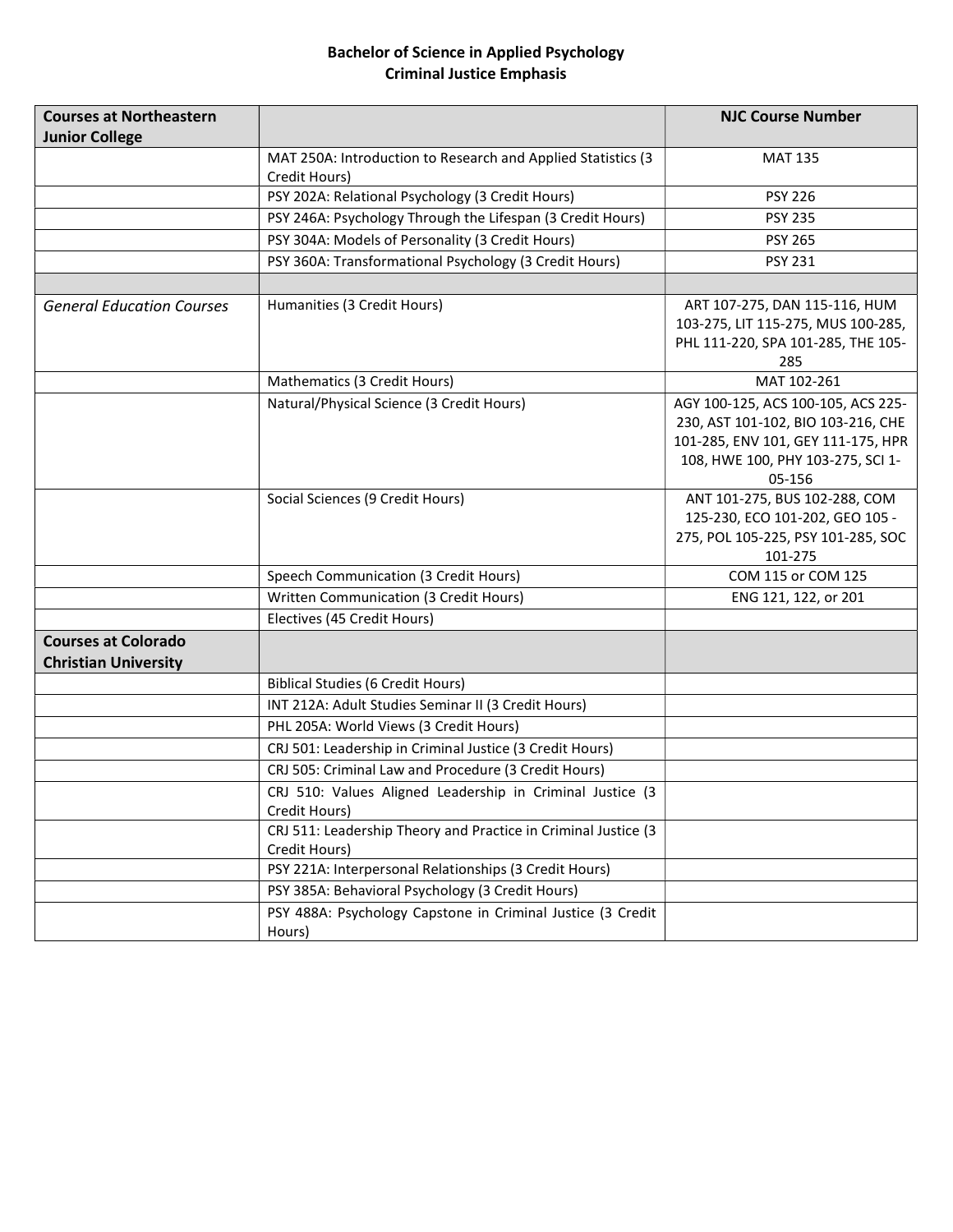| <b>Courses at Northeastern</b>                            |                                                                         | <b>NJC Course Number</b>           |
|-----------------------------------------------------------|-------------------------------------------------------------------------|------------------------------------|
| <b>Junior College</b>                                     |                                                                         |                                    |
|                                                           | ACC 205A: Financial Accounting Fundamentals I (3 Credit<br>Hours)       | <b>ACC 121</b>                     |
|                                                           | ACC 206A: Financial Accounting Fundamentals II (3 Credit                | <b>ACC 122</b>                     |
|                                                           | Hours)                                                                  |                                    |
|                                                           | BUS 105A: Business Fundamentals (3 Credit Hours)                        | <b>BUS 115</b>                     |
|                                                           | BUS 300A: Organizational Behavior (3 Credit Hours)                      | <b>MAN 215</b>                     |
|                                                           | ECO 220A: Macro and Micro Economics (3 Credit Hours)                    | ECO 105 or AGE 102                 |
|                                                           | ENT 270A: Entrepreneurship as Mission - From Idea to                    | <b>BUS 102</b>                     |
|                                                           | Market (3 Credit Hours)                                                 |                                    |
|                                                           | HRM 310A: Human Resource Administration                                 | <b>MAN 200</b>                     |
|                                                           | MAT 250A: Introduction to Research and Applied Statistics (3            | <b>MAT 135</b>                     |
|                                                           | Credit Hours)<br>MKT 205A: Marketing Fundamentals (3 Credit Hours)      | MAR 216 or AGE 210                 |
|                                                           |                                                                         |                                    |
| <b>General Education Courses</b>                          | BUS 105A: Business Fundamentals (3 Credit Hours                         | <b>BUS 115</b>                     |
|                                                           | Humanities (3 Credit Hours)                                             | ART 107-275, DAN 115-116, HUM      |
|                                                           |                                                                         | 103-275, LIT 115-275, MUS 100-285, |
|                                                           |                                                                         | PHL 111-220, SPA 101-285, THE 105- |
|                                                           |                                                                         | 285                                |
|                                                           | BUS 105A: Business Fundamentals (3 Credit Hours)                        | <b>BUS 115</b>                     |
|                                                           | ECO 220A: Macro and Micro Economics (3 Credit Hours)                    | ECO 201 or ECO 202                 |
|                                                           | History (3 Credit Hours)                                                | HIS 101-275                        |
|                                                           | Mathematics (3 Credit Hours)                                            | MAT 102-261                        |
|                                                           | Natural/Physical Science (3 Credit Hours)                               | AGY 100-125, ACS 100-105, ACS 225- |
|                                                           |                                                                         | 230, AST 101-102, BIO 103-216, CHE |
|                                                           |                                                                         | 101-285, ENV 101, GEY 111-175, HPR |
|                                                           |                                                                         | 108, HWE 100, PHY 103-275, SCI 1-  |
|                                                           |                                                                         | 05-156<br>COM 115 or COM 125       |
|                                                           | Speech Communication (3 Credit Hours)                                   | BUS 217 and ENG 121, 122, or 201   |
|                                                           | Written Communication (6 Credit Hours)<br>Electives (24 Credit Hours)   |                                    |
|                                                           |                                                                         |                                    |
| <b>Courses at Colorado</b><br><b>Christian University</b> |                                                                         |                                    |
|                                                           | <b>Biblical Studies (6 Credit Hours)</b>                                |                                    |
|                                                           | INT 212A: Adult Studies Seminar II (3 Credit Hours)                     |                                    |
|                                                           | PHL 205A: World Views (3 Credit Hours)                                  |                                    |
|                                                           | BUS 301A: Business Finance (3 Credit Hours)                             |                                    |
|                                                           | BUS 408A: Beyond Integrity: Business Ethics for the 21st                |                                    |
|                                                           | Century Organizational Leader (3 Credit Hours)                          |                                    |
|                                                           | BUS 455A: Innovation and Management Decision Making (3<br>Credit Hours) |                                    |
|                                                           | BUS 474A: Leadership & Management (3 Credit Hours)                      |                                    |
|                                                           | BUS 479A: International Business Cultures (3 Credit Horus)              |                                    |
|                                                           | BUS 485A: Capstone Project (3 Credit Hours)                             |                                    |
|                                                           | MGT 420A: Productions/Operations (3 Credit Hours)                       |                                    |
|                                                           | MKT 455A: Marketing Research and Analytics (3 Credit                    |                                    |
|                                                           | Hours)                                                                  |                                    |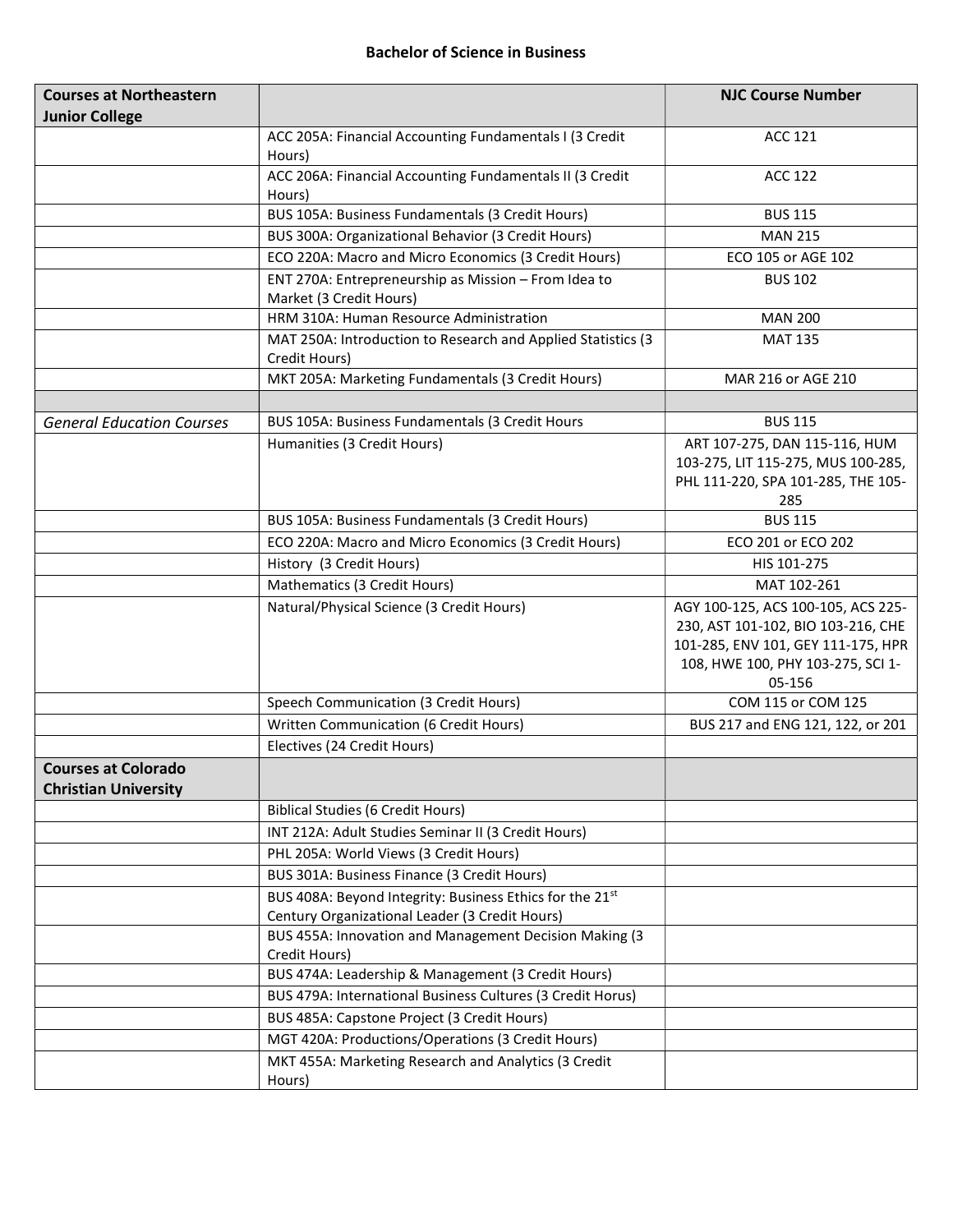## Bachelor of Science in Business Entrepreneurship Emphasis

| <b>Courses at Northeastern</b><br><b>Junior College</b>   |                                                                                                              | <b>NJC Course Number</b>                                                                                                                                      |
|-----------------------------------------------------------|--------------------------------------------------------------------------------------------------------------|---------------------------------------------------------------------------------------------------------------------------------------------------------------|
|                                                           | ACC 205A: Financial Accounting Fundamentals I (3 Credit<br>Hours)                                            | <b>ACC 121</b>                                                                                                                                                |
|                                                           | ACC 206A: Financial Accounting Fundamentals II (3 Credit<br>Hours)                                           | <b>ACC 122</b>                                                                                                                                                |
|                                                           | BUS 105A: Business Fundamentals (3 Credit Hours)                                                             | <b>BUS 115</b>                                                                                                                                                |
|                                                           | BUS 300A: Organizational Behavior (3 Credit Hours)                                                           | <b>MAN 215</b>                                                                                                                                                |
|                                                           | ECO 220A: Macro and Micro Economics (3 Credit Hours)                                                         | ECO 105 or AGE 102                                                                                                                                            |
|                                                           | HRM 310A: Human Resource Administration (3 Credit Hours)                                                     | <b>MAN 200</b>                                                                                                                                                |
|                                                           | MAT 250A: Introduction to Research and Applied Statistics (3<br>Credit Hours)                                | <b>MAT 135</b>                                                                                                                                                |
|                                                           | MKT 205A: Marketing Fundamentals (3 Credit Hours)                                                            | MAR 216 or AGE 210                                                                                                                                            |
|                                                           |                                                                                                              |                                                                                                                                                               |
| <b>General Education Courses</b>                          | BUS 105A: Business Fundamentals (3 Credit Hours                                                              | <b>BUS 115</b>                                                                                                                                                |
|                                                           | Humanities (3 Credit Hours)                                                                                  | ART 107-275, DAN 115-116, HUM<br>103-275, LIT 115-275, MUS 100-285,<br>PHL 111-220, SPA 101-285, THE 105-<br>285                                              |
|                                                           | BUS 105A: Business Fundamentals (3 Credit Hours)                                                             | <b>BUS 115</b>                                                                                                                                                |
|                                                           | ECO 220A: Macro and Micro Economics (3 Credit Hours)                                                         | ECO 201 or ECO 202                                                                                                                                            |
|                                                           | History (3 Credit Hours)                                                                                     | HIS 101-275                                                                                                                                                   |
|                                                           | Mathematics (3 Credit Hours)                                                                                 | MAT 102-261                                                                                                                                                   |
|                                                           | Natural/Physical Science (3 Credit Hours)                                                                    | AGY 100-125, ACS 100-105, ACS 225-<br>230, AST 101-102, BIO 103-216, CHE<br>101-285, ENV 101, GEY 111-175, HPR<br>108, HWE 100, PHY 103-275, SCI 1-<br>05-156 |
|                                                           | Speech Communication (3 Credit Hours)                                                                        | COM 115 or COM 125                                                                                                                                            |
|                                                           | Written Communication (6 Credit Hours)                                                                       | BUS 217 and ENG 121, 122, or 201                                                                                                                              |
|                                                           | Electives (24 Credit Hours)                                                                                  |                                                                                                                                                               |
| <b>Courses at Colorado</b><br><b>Christian University</b> |                                                                                                              |                                                                                                                                                               |
|                                                           | INT 212A: Adult Studies Seminar II (3 Credit Hours)                                                          |                                                                                                                                                               |
|                                                           | PHL 205A: World Views (3 Credit Hours)                                                                       |                                                                                                                                                               |
|                                                           | BUS 301A: Business Finance (3 Credit Hours)                                                                  |                                                                                                                                                               |
|                                                           | BU 408A: Beyond Integrity: Business Ethics for the 21st Century                                              |                                                                                                                                                               |
|                                                           | Organizational Leader (3 Credit Hours)                                                                       |                                                                                                                                                               |
|                                                           | BUS 455A: Innovation and Management Decision Making (3                                                       |                                                                                                                                                               |
|                                                           | Credit Hours)                                                                                                |                                                                                                                                                               |
|                                                           | BUS 474A: Leadership & Management (3 Credit Hours)                                                           |                                                                                                                                                               |
|                                                           | BUS 485A: Capstone Project (3 Credit Horus)<br>ENT 320A: Starting and Running your Business (3 Credit Hours) |                                                                                                                                                               |
|                                                           | ENT 330A: Social, Sustainable and Mission Entrepreneurship (3                                                |                                                                                                                                                               |
|                                                           | Credit Hours)                                                                                                |                                                                                                                                                               |
|                                                           | ENT 340A: Entrepreneurial Growth - The Next Level (3 Credit<br>Hours)                                        |                                                                                                                                                               |
|                                                           | LAW 305A: Foundations of Business Law (3 Credit Hours)                                                       |                                                                                                                                                               |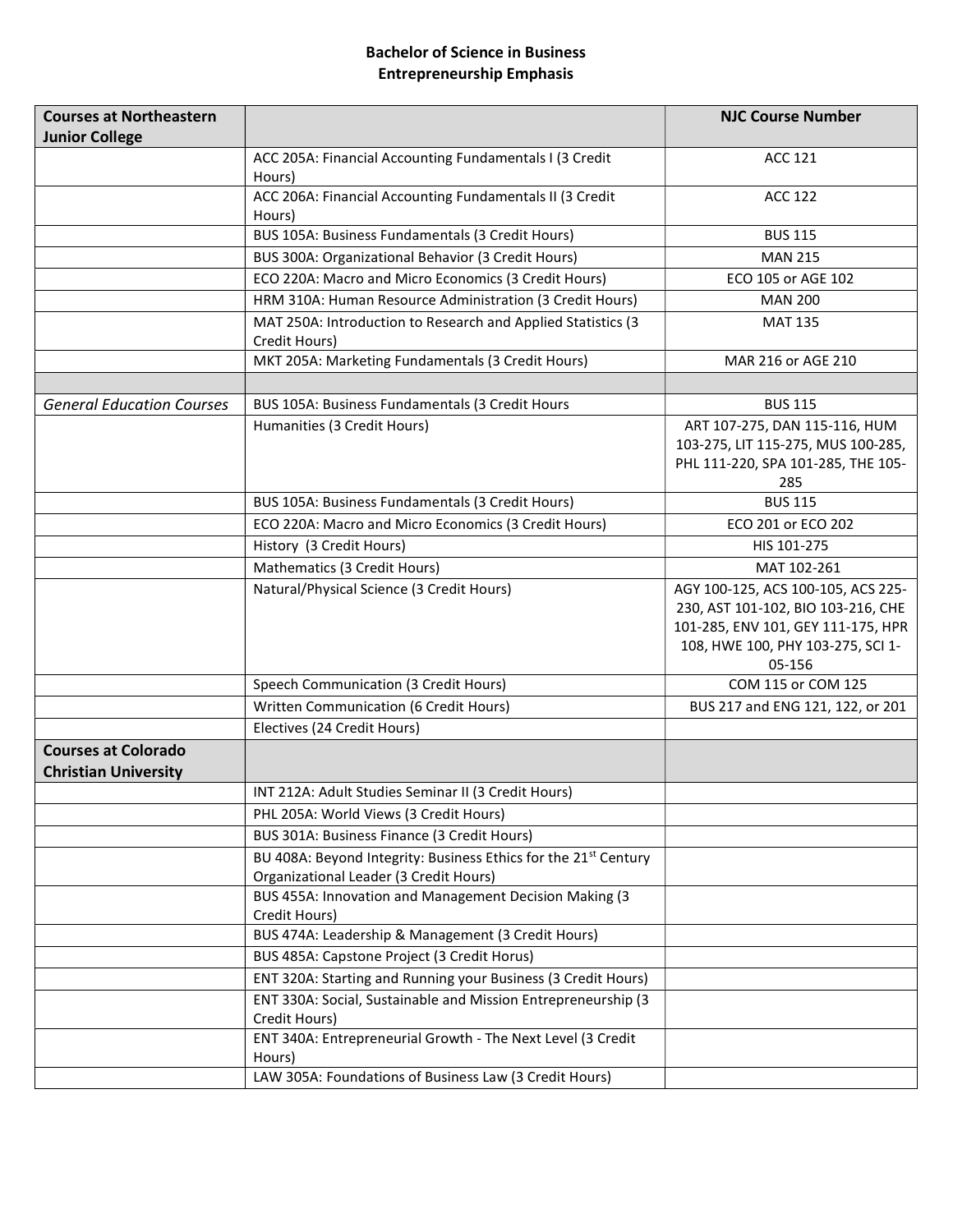#### Bachelor of Science in Business International Business Emphasis

| <b>Courses at Northeastern</b>                            |                                                                                           | <b>NJC Course Number</b>                                                                                                                                      |
|-----------------------------------------------------------|-------------------------------------------------------------------------------------------|---------------------------------------------------------------------------------------------------------------------------------------------------------------|
| <b>Junior College</b>                                     |                                                                                           |                                                                                                                                                               |
|                                                           | ACC 205A: Financial Accounting Fundamentals I (3 Credit<br>Hours)                         | <b>ACC 121</b>                                                                                                                                                |
|                                                           | ACC 206A: Financial Accounting Fundamentals II (3 Credit<br>Hours)                        | <b>ACC 122</b>                                                                                                                                                |
|                                                           | BUS 105A: Business Fundamentals (3 Credit Hours)                                          | <b>BUS 115</b>                                                                                                                                                |
|                                                           | ECO 220A: Macro and Micro Economics (3 Credit Hours)                                      | ECO 105                                                                                                                                                       |
|                                                           | ENT 270A: Entrepreneurship as Mission - From Idea to Market<br>(3 Credit Hours)           | <b>BUS 102</b>                                                                                                                                                |
|                                                           | HRM 310A: Human Resource Administration I (3 Credit Hours)                                | <b>MAN 200</b>                                                                                                                                                |
|                                                           | MAT 250A: Introduction to Research and Applied Statistics (3<br>Credit Hours)             | <b>MAT 135</b>                                                                                                                                                |
|                                                           | MKT 205A: Marketing Fundamentals (3 Credit Hours)                                         | MAR 216 or AGE 210                                                                                                                                            |
|                                                           |                                                                                           |                                                                                                                                                               |
| <b>General Education Courses</b>                          | BUS 105A: Business Fundamentals (3 Credit Hours)                                          | <b>BUS 115</b>                                                                                                                                                |
|                                                           | Humanities (3 Credit Hours)                                                               | ART 107-275, DAN 115-116, HUM<br>103-275, LIT 115-275, MUS 100-285,<br>PHL 111-220, SPA 101-285, THE 105-<br>285                                              |
|                                                           | BUS 105A: Business Fundamentals (3 Credit Hours)                                          | <b>BUS 115</b>                                                                                                                                                |
|                                                           | ECO 220A: Macro and Micro Economics (3 Credit Hours)                                      | ECO 201 or ECO 202                                                                                                                                            |
|                                                           | History (3 Credit Hours)                                                                  | HIS 101-275                                                                                                                                                   |
|                                                           | Mathematics (3 Credit Hours)                                                              | MAT 102-261                                                                                                                                                   |
|                                                           | Natural/Physical Science (3 Credit Hours)                                                 | AGY 100-125, ACS 100-105, ACS 225-<br>230, AST 101-102, BIO 103-216, CHE<br>101-285, ENV 101, GEY 111-175, HPR<br>108, HWE 100, PHY 103-275, SCI 1-<br>05-156 |
|                                                           | Speech Communication (3 Credit Hours)                                                     | COM 115 or COM 125                                                                                                                                            |
|                                                           | Written Communication (6 Credit Hours)                                                    | BUS 217 and ENG 121, 122, or 201                                                                                                                              |
|                                                           | Electives (24 Credit Hours)                                                               |                                                                                                                                                               |
| <b>Courses at Colorado</b><br><b>Christian University</b> |                                                                                           |                                                                                                                                                               |
|                                                           | <b>Biblical Studies (6 Credit Hours)</b>                                                  |                                                                                                                                                               |
|                                                           | INT 212A: Adult Studies Seminar II (3 Credit Hours)                                       |                                                                                                                                                               |
|                                                           | PHL 205A: World Views (3 Credit Hours)                                                    |                                                                                                                                                               |
|                                                           | BUS 301A: Business Finance (3 Credit Hours)                                               |                                                                                                                                                               |
|                                                           | BUS 408A: Beyond Integrity: Business Ethics for the 21st                                  |                                                                                                                                                               |
|                                                           | Century Organizational Leader (3 Credit Hours)                                            |                                                                                                                                                               |
|                                                           | BUS 455A: Innovation and Management Decision Making (3                                    |                                                                                                                                                               |
|                                                           | Credit Hours)                                                                             |                                                                                                                                                               |
|                                                           | BUS 474A: Leadership & Management (3 Credit Hours)                                        |                                                                                                                                                               |
|                                                           | BUS 485A: Capstone Project (3 Credit Hours)                                               |                                                                                                                                                               |
|                                                           | ENT 270A: Entrepreneurship as Mission - From Idea to<br>Market (3 Credit Hours)           |                                                                                                                                                               |
|                                                           | ENT 330A: Social, Sustainable and Mission Entrepreneurship (3<br>Credit Hours)            |                                                                                                                                                               |
|                                                           | HRM 450A: Globalization, Mergers and Acquisitions, Managing<br>Diversity (3 Credit Hours) |                                                                                                                                                               |
|                                                           | SCM 270A: Introduction to Logistics and Supply Chain                                      |                                                                                                                                                               |
|                                                           | Management (3 Credit Hours)                                                               |                                                                                                                                                               |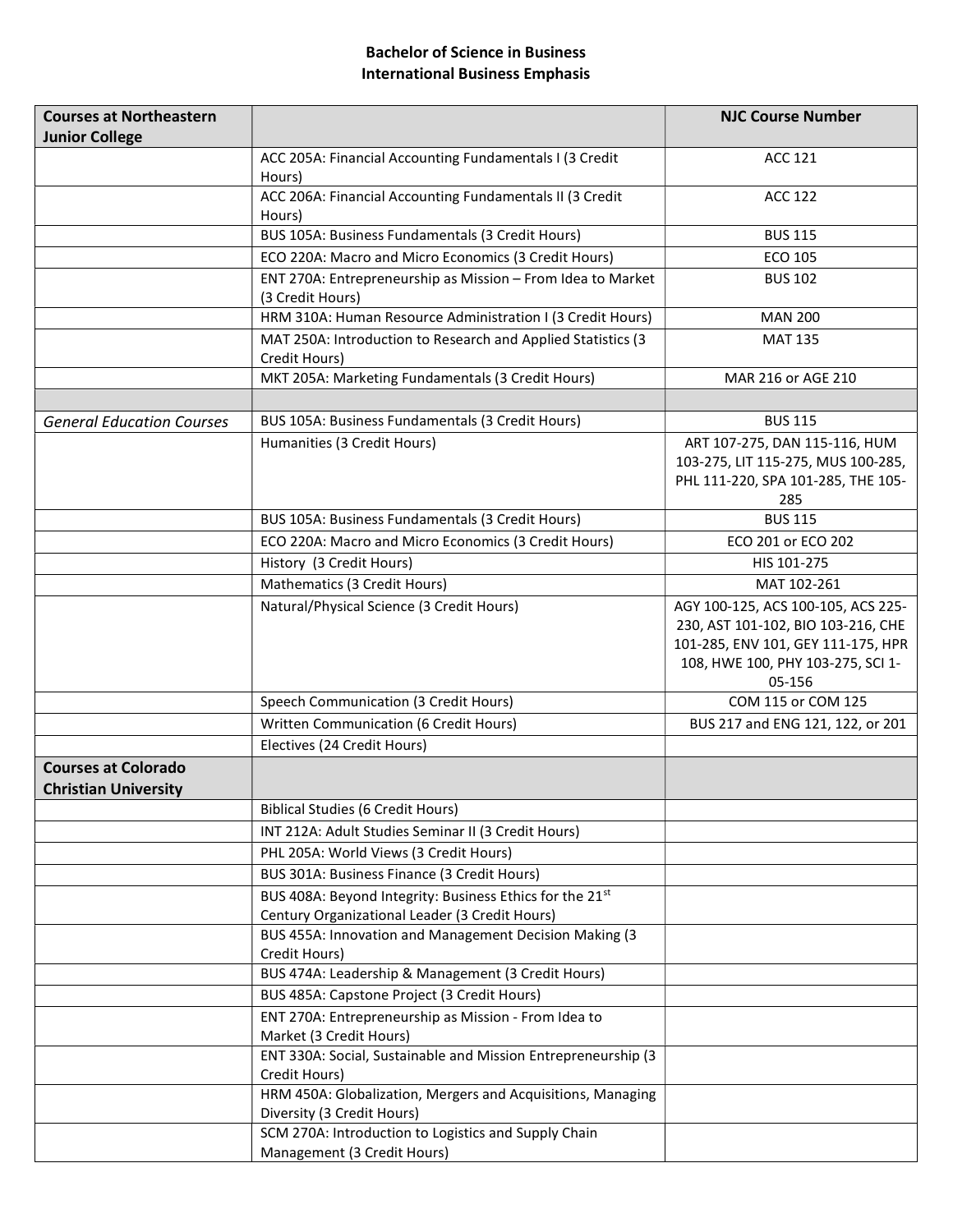## Bachelor of Science in Computer Information Technology Data Engineering Emphasis

| <b>Courses at Northeastern</b>                            |                                                                        | <b>NJC Course Number</b>                                                                                                                                      |
|-----------------------------------------------------------|------------------------------------------------------------------------|---------------------------------------------------------------------------------------------------------------------------------------------------------------|
| <b>Junior College</b>                                     |                                                                        |                                                                                                                                                               |
|                                                           | ACC 205A: Financial Accounting Fundamentals I (3 Credit<br>Hours)      | <b>ACC 121</b>                                                                                                                                                |
|                                                           | BUS 105A: Business Fundamentals (3 Credit Hours)                       | <b>BUS 115</b>                                                                                                                                                |
|                                                           | BUS 300A: Organizational Behavior (3 Credit Hours)                     | <b>MAN 215</b>                                                                                                                                                |
|                                                           | MAT 120A: College Algebra (3 Credit Hours)                             | <b>MAT 121</b>                                                                                                                                                |
|                                                           | MKT 205A: Marketing Fundamentals (3 Credit Hours)                      | MAR 216 or AGE 210                                                                                                                                            |
|                                                           |                                                                        |                                                                                                                                                               |
| <b>General Education Courses</b>                          |                                                                        |                                                                                                                                                               |
|                                                           | Humanities (3 Credit Hours)                                            | ART 107-275, DAN 115-116, HUM<br>103-275, LIT 115-275, MUS 100-285,<br>PHL 111-220, SPA 101-285, THE 105-<br>285                                              |
|                                                           | ECO 220A: Macro and Micro Economics (3 Credit Hours)                   | ECO 201 or ECO 202                                                                                                                                            |
|                                                           | History (3 Credit Hours)                                               | HIS 101-275                                                                                                                                                   |
|                                                           | Mathematics (3 Credit Hours)                                           | MAT 102-261                                                                                                                                                   |
|                                                           | Natural/Physical Science (3 Credit Hours)                              | AGY 100-125, ACS 100-105, ACS 225-<br>230, AST 101-102, BIO 103-216, CHE<br>101-285, ENV 101, GEY 111-175, HPR<br>108, HWE 100, PHY 103-275, SCI 1-<br>05-156 |
|                                                           | Social Science (6 Credit Hours)                                        | ANT 101-275, BUS 102-288, COM<br>125-230, ECO 101-202, GEO 105 -<br>275, POL 105-225, PSY 101-285, SOC<br>101-275                                             |
|                                                           | Written Communication (6 Credit Hours)                                 | BUS 217 and ENG 121, 122, or 201                                                                                                                              |
|                                                           | Electives (24 Credit Hours)                                            |                                                                                                                                                               |
| <b>Courses at Colorado</b><br><b>Christian University</b> |                                                                        |                                                                                                                                                               |
|                                                           | <b>Biblical Studies (6 Credit Hours)</b>                               |                                                                                                                                                               |
|                                                           | INT 212A: Adult Studies Seminar II (3 Credit Hours)                    |                                                                                                                                                               |
|                                                           | PHL 205A: World Views (3 Credit Hours)                                 |                                                                                                                                                               |
|                                                           | CIT 200A: Programming Fundamentals 1 (3 Credit Hours)                  |                                                                                                                                                               |
|                                                           | CIT 220A: Programming Fundamentals II (3 Credit Hours)                 |                                                                                                                                                               |
|                                                           | CIT 270A: Software Project Methods (3 Credit Hours)                    |                                                                                                                                                               |
|                                                           | CIT 405A: Advanced Software Application and Design (3 Credit<br>Hours) |                                                                                                                                                               |
|                                                           | CIT 415A: Internet Development (3 Credit Hours)                        |                                                                                                                                                               |
|                                                           | CIT 426A: Advanced Database Development (3 Credit Hours)               |                                                                                                                                                               |
|                                                           | CIT 440A: Advanced Programming II (3 Credit Hours)                     |                                                                                                                                                               |
|                                                           | DEN 220A: Big Data Fundamentals (3 Credit Hours)                       |                                                                                                                                                               |
|                                                           | DEN 320A: Designing Big Data Systems (3 Credit Hours)                  |                                                                                                                                                               |
|                                                           | DEN 330A: Big Data Principles and Practices (3 Credit Hours)           |                                                                                                                                                               |
|                                                           | DEN 430A: Incorporating Data Science and Hadoop (3 Credit              |                                                                                                                                                               |
|                                                           | Hours)                                                                 |                                                                                                                                                               |
|                                                           | ISM 440A: Systems Analysis and Design (3 Credit Hours)                 |                                                                                                                                                               |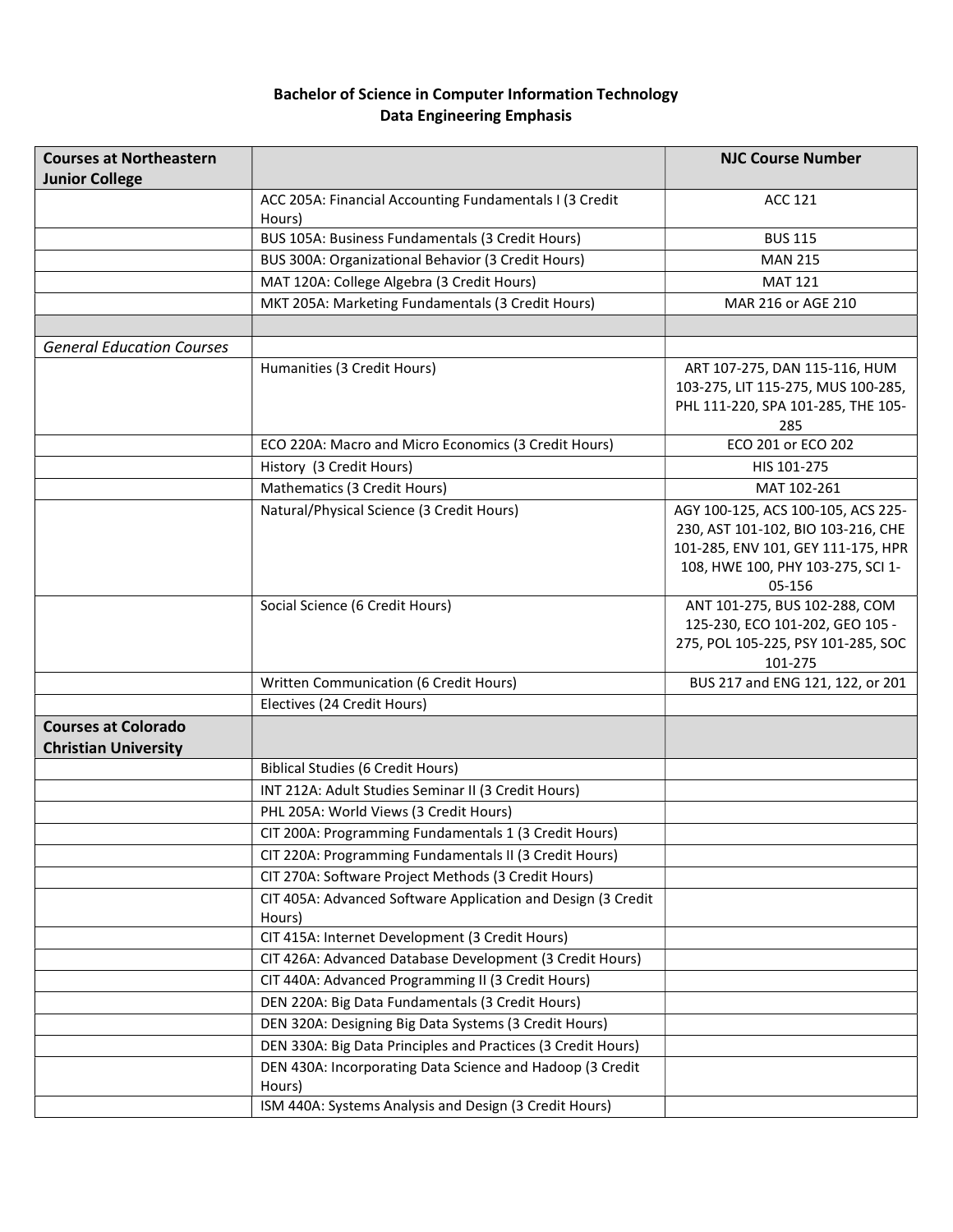## Bachelor of Science in Computer Information Technology Database Management Emphasis

| <b>Courses at Northeastern</b><br><b>Junior College</b>   |                                                                                                             | <b>NJC Course Number</b>                                                                                                                                      |
|-----------------------------------------------------------|-------------------------------------------------------------------------------------------------------------|---------------------------------------------------------------------------------------------------------------------------------------------------------------|
|                                                           | ACC 205A: Financial Accounting Fundamentals I (3 Credit<br>Hours)                                           | <b>ACC 121</b>                                                                                                                                                |
|                                                           | BUS 105A: Business Fundamentals (3 Credit Hours)                                                            | <b>BUS 115</b>                                                                                                                                                |
|                                                           | BUS 300A: Organizational Behavior (3 Credit Hours)                                                          | <b>MAN 215</b>                                                                                                                                                |
|                                                           | MAT 120A: College Algebra (3 Credit Hours)                                                                  | <b>MAT 121</b>                                                                                                                                                |
|                                                           | MKT 205A: Marketing Fundamentals (3 Credit Hours)                                                           | MAR 216 or AGE 210                                                                                                                                            |
|                                                           |                                                                                                             |                                                                                                                                                               |
| <b>General Education Courses</b>                          | Humanities (3 Credit Hours)                                                                                 | ART 107-275, DAN 115-116, HUM<br>103-275, LIT 115-275, MUS 100-285,<br>PHL 111-220, SPA 101-285, THE 105-<br>285                                              |
|                                                           | ECO 220A: Macro and Micro Economics (3 Credit Hours)                                                        | ECO 201 or ECO 202                                                                                                                                            |
|                                                           | History (3 Credit Hours)                                                                                    | HIS 101-275                                                                                                                                                   |
|                                                           | Mathematics (3 Credit Hours)                                                                                | MAT 102-261                                                                                                                                                   |
|                                                           | Natural/Physical Science (3 Credit Hours)                                                                   | AGY 100-125, ACS 100-105, ACS 225-<br>230, AST 101-102, BIO 103-216, CHE<br>101-285, ENV 101, GEY 111-175, HPR<br>108, HWE 100, PHY 103-275, SCI 1-<br>05-156 |
|                                                           | Social Science (6 Credit Hours)                                                                             | ANT 101-275, BUS 102-288, COM<br>125-230, ECO 101-202, GEO 105 -<br>275, POL 105-225, PSY 101-285, SOC<br>101-275                                             |
|                                                           | Written Communication (6 Credit Hours)                                                                      | BUS 217 and ENG 121, 122, or 201                                                                                                                              |
|                                                           | Electives (27 Credit Hours)                                                                                 |                                                                                                                                                               |
| <b>Courses at Colorado</b><br><b>Christian University</b> |                                                                                                             |                                                                                                                                                               |
|                                                           | <b>Biblical Studies (6 Credit Hours)</b>                                                                    |                                                                                                                                                               |
|                                                           | INT 212A: Adult Studies Seminar II (3 Credit Hours)                                                         |                                                                                                                                                               |
|                                                           | PHL 205A: World Views (3 Credit Hours)                                                                      |                                                                                                                                                               |
|                                                           | CIT 200A: Programming Fundamentals 1 (3 Credit Hours)                                                       |                                                                                                                                                               |
|                                                           | CIT 220A: Programming Fundamentals II (3 Credit Hours)                                                      |                                                                                                                                                               |
|                                                           | CIT 270A: Software Project Methods (3 Credit Hours)                                                         |                                                                                                                                                               |
|                                                           | CIT 326A: Database Development and Administration (3 Credit<br>Hours)                                       |                                                                                                                                                               |
|                                                           | CIT 405A: Advanced Software Application and Design (3 Credit<br>Hours)                                      |                                                                                                                                                               |
|                                                           | CIT 415A: Internet Development (3 Credit Hours)<br>CIT 426A: Advanced Database Development (3 Credit Hours) |                                                                                                                                                               |
|                                                           | CIT 440A: Advanced Programming II (3 Credit Hours)                                                          |                                                                                                                                                               |
|                                                           | ISM 316A: Information Security (3 Credit Hours)                                                             |                                                                                                                                                               |
|                                                           | ISM 410A: Enterprise Architecture and Knowledge<br>Management (3 Credit Hours)                              |                                                                                                                                                               |
|                                                           | ISM 440: Systems Analysis and Design (3 Credit Hours)                                                       |                                                                                                                                                               |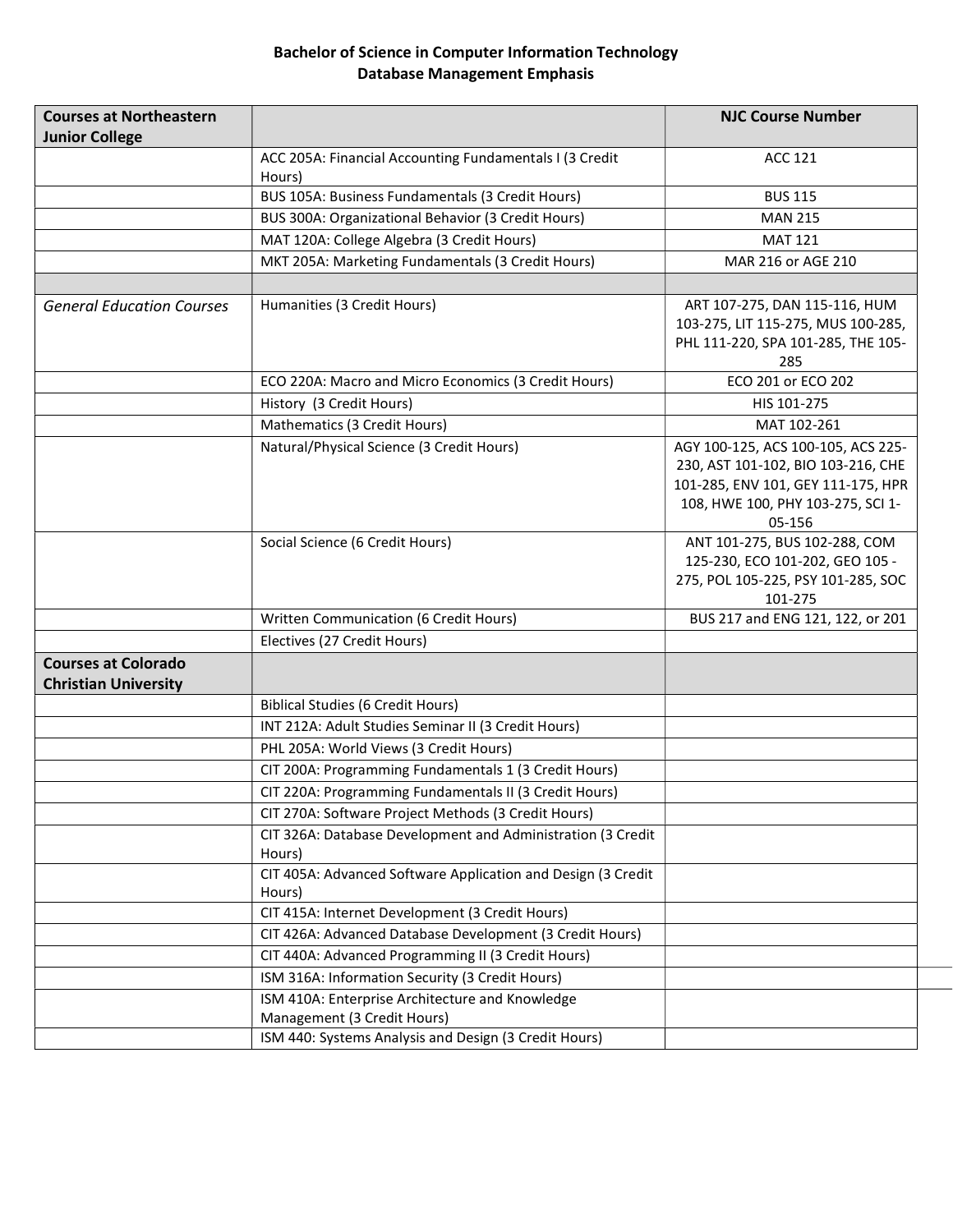## Bachelor of Science in Computer Information Technology Networking Emphasis

| <b>Courses at Northeastern</b><br><b>Junior College</b>   |                                                                                 | <b>NJC Course Number</b>                                                                                                                                      |
|-----------------------------------------------------------|---------------------------------------------------------------------------------|---------------------------------------------------------------------------------------------------------------------------------------------------------------|
|                                                           | ACC 205A: Financial Accounting Fundamentals I (3 Credit Hours)                  | <b>ACC 121</b>                                                                                                                                                |
|                                                           | BUS 105A: Business Fundamentals (3 Credit Hours)                                | <b>BUS 115</b>                                                                                                                                                |
|                                                           | BUS 300A: Organizational Behavior (3 Credit Hours)                              | <b>MAN 215</b>                                                                                                                                                |
|                                                           | MAT 120A: College Algebra (3 Credit Hours)                                      | <b>MAT 121</b>                                                                                                                                                |
|                                                           | MKT 205A: Marketing Fundamentals (3 Credit Hours)                               | MAR 216 or AGE 210                                                                                                                                            |
|                                                           |                                                                                 |                                                                                                                                                               |
| <b>General Education Courses</b>                          | Humanities (3 Credit Hours)                                                     | ART 107-275, DAN 115-116, HUM<br>103-275, LIT 115-275, MUS 100-285,<br>PHL 111-220, SPA 101-285, THE 105-<br>285                                              |
|                                                           | ECO 220A: Macro and Micro Economics (3 Credit Hours)                            | ECO 201 or ECO 202                                                                                                                                            |
|                                                           | History (3 Credit Hours)                                                        | HIS 101-275                                                                                                                                                   |
|                                                           | Mathematics (3 Credit Hours)                                                    | MAT 102-261                                                                                                                                                   |
|                                                           | Natural/Physical Science (3 Credit Hours)                                       | AGY 100-125, ACS 100-105, ACS 225-<br>230, AST 101-102, BIO 103-216, CHE<br>101-285, ENV 101, GEY 111-175, HPR<br>108, HWE 100, PHY 103-275, SCI 1-<br>05-156 |
|                                                           | Social Science (6 Credit Hours)                                                 | ANT 101-275, BUS 102-288, COM<br>125-230, ECO 101-202, GEO 105 -<br>275, POL 105-225, PSY 101-285, SOC<br>101-275                                             |
|                                                           | Written Communication (6 Credit Hours)                                          | BUS 217 and ENG 121, 122, or 201                                                                                                                              |
|                                                           | Electives (27 Credit Hours)                                                     |                                                                                                                                                               |
| <b>Courses at Colorado</b><br><b>Christian University</b> |                                                                                 |                                                                                                                                                               |
|                                                           | <b>Biblical Studies (6 Credit Hours)</b>                                        |                                                                                                                                                               |
|                                                           | INT 212A: Adult Studies Seminar II (3 Credit Hours)                             |                                                                                                                                                               |
|                                                           | PHL 205A: World Views (3 Credit Hours)                                          |                                                                                                                                                               |
|                                                           | CIT 200A: Programming Fundamentals 1 (3 Credit Hours)                           |                                                                                                                                                               |
|                                                           | CIT 220A: Programming Fundamentals II (3 Credit Hours)                          |                                                                                                                                                               |
|                                                           | CIT 270A: Software Project Methods (3 Credit Hours)                             |                                                                                                                                                               |
|                                                           | CIT 405A: Advanced Software Application and Design (3 Credit<br>Hours)          |                                                                                                                                                               |
|                                                           | CIT 415A: Internet Development (3 Credit Hours)                                 |                                                                                                                                                               |
|                                                           | CIT 426A: Advanced Database Development (3 Credit Hours)                        |                                                                                                                                                               |
|                                                           | CIT 440A: Advanced Programming II (3 Credit Hours)                              |                                                                                                                                                               |
|                                                           | ISM 410A: Enterprise Architecture and Knowledge Management                      |                                                                                                                                                               |
|                                                           | (3 Credit Hours)                                                                |                                                                                                                                                               |
|                                                           | NWK 220A: Introduction to Networking and Cyber Security (3                      |                                                                                                                                                               |
|                                                           | Credit Hours)                                                                   |                                                                                                                                                               |
|                                                           | NWK 320A: Cloud Computing (3 Credit Hours)                                      |                                                                                                                                                               |
|                                                           | NWK 420A: Designing for CISCO Network Service Architectures<br>(3 Credit Hours) |                                                                                                                                                               |
|                                                           | NWK 440A: Networking Guide to Managing and Trouble                              |                                                                                                                                                               |
|                                                           | Shooting (3 Credit Hours)                                                       |                                                                                                                                                               |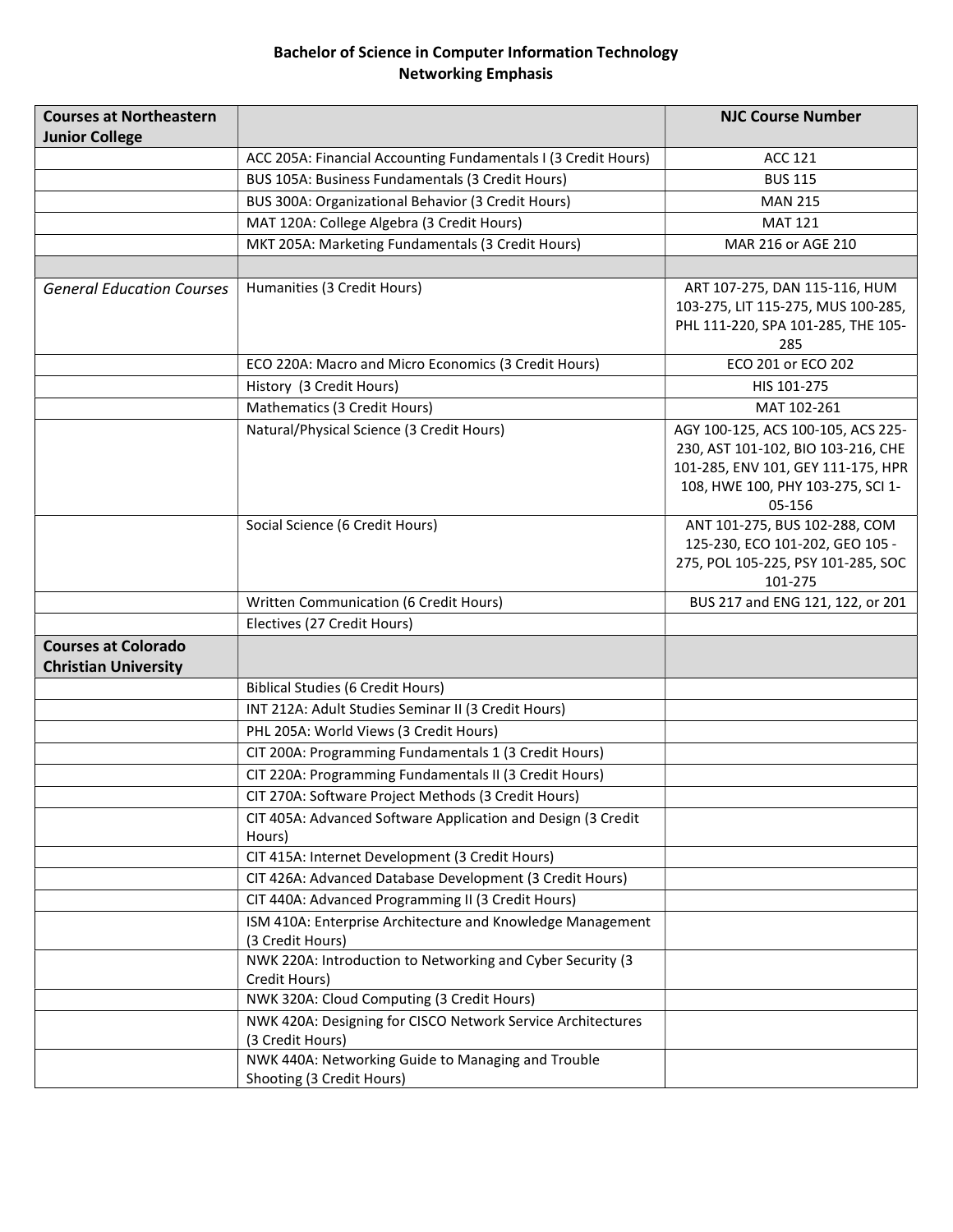## Bachelor of Science in Computer Information Technology System Analyst Emphasis

| <b>Courses at Northeastern</b>                            |                                                                        | <b>NJC Course Number</b>                                                                                                                                      |
|-----------------------------------------------------------|------------------------------------------------------------------------|---------------------------------------------------------------------------------------------------------------------------------------------------------------|
| <b>Junior College</b>                                     |                                                                        |                                                                                                                                                               |
|                                                           | ACC 205A: Financial Accounting Fundamentals I (3 Credit<br>Hours)      | <b>ACC 121</b>                                                                                                                                                |
|                                                           | BUS 105A: Business Fundamentals (3 Credit Hours)                       | <b>BUS 115</b>                                                                                                                                                |
|                                                           | BUS 300A: Organizational Behavior (3 Credit Hours)                     | <b>MAN 215</b>                                                                                                                                                |
|                                                           | MAT 120A: College Algebra (3 Credit Hours)                             | <b>MAT 121</b>                                                                                                                                                |
|                                                           | MKT 205A: Marketing Fundamentals (3 Credit Hours)                      | MAR 216 or AGE 210                                                                                                                                            |
|                                                           |                                                                        |                                                                                                                                                               |
| <b>General Education Courses</b>                          | Humanities (3 Credit Hours)                                            | ART 107-275, DAN 115-116, HUM<br>103-275, LIT 115-275, MUS 100-285,<br>PHL 111-220, SPA 101-285, THE 105-<br>285                                              |
|                                                           | ECO 220A: Macro and Micro Economics (3 Credit Hours)                   | ECO 201 or ECO 202                                                                                                                                            |
|                                                           | History (3 Credit Hours)                                               | HIS 101-275                                                                                                                                                   |
|                                                           | Mathematics (3 Credit Hours)                                           | MAT 102-261                                                                                                                                                   |
|                                                           | Natural/Physical Science (3 Credit Hours)                              | AGY 100-125, ACS 100-105, ACS 225-<br>230, AST 101-102, BIO 103-216, CHE<br>101-285, ENV 101, GEY 111-175, HPR<br>108, HWE 100, PHY 103-275, SCI 1-<br>05-156 |
|                                                           | Social Science (6 Credit Hours)                                        | ANT 101-275, BUS 102-288, COM<br>125-230, ECO 101-202, GEO 105 -<br>275, POL 105-225, PSY 101-285, SOC<br>101-275                                             |
|                                                           | Written Communication (6 Credit Hours)                                 | BUS 217 and ENG 121, 122, or 201                                                                                                                              |
|                                                           | Electives (27 Credit Hours)                                            |                                                                                                                                                               |
| <b>Courses at Colorado</b><br><b>Christian University</b> |                                                                        |                                                                                                                                                               |
|                                                           | <b>Biblical Studies (6 Credit Hours)</b>                               |                                                                                                                                                               |
|                                                           | INT 212A: Adult Studies Seminar II (3 Credit Hours)                    |                                                                                                                                                               |
|                                                           | PHL 205A: World Views (3 Credit Hours)                                 |                                                                                                                                                               |
|                                                           | CIT 200A: Programming Fundamentals 1 (3 Credit Hours)                  |                                                                                                                                                               |
|                                                           | CIT 220A: Programming Fundamentals II (3 Credit Hours)                 |                                                                                                                                                               |
|                                                           | CIT 270A: Software Project Methods (3 Credit Hours)                    |                                                                                                                                                               |
|                                                           | CIT 405A: Advanced Software Application and Design (3 Credit<br>Hours) |                                                                                                                                                               |
|                                                           | CIT 415A: Internet Development (3 Credit Hours)                        |                                                                                                                                                               |
|                                                           | CIT 426A: Advanced Database Development (3 Credit Hours)               |                                                                                                                                                               |
|                                                           | CIT 440A: Advanced Programming II (3 Credit Hours)                     |                                                                                                                                                               |
|                                                           | ISM 410A: Enterprise Architecture and Knowledge                        |                                                                                                                                                               |
|                                                           | Management (3 Credit Hours)                                            |                                                                                                                                                               |
|                                                           | SYS 320A: Advanced System Analysis and Design (3 Credit                |                                                                                                                                                               |
|                                                           | Hours)                                                                 |                                                                                                                                                               |
|                                                           | SYS 330A: Design Solutions: Communication and                          |                                                                                                                                                               |
|                                                           | Documentation (3 Credit Hours)                                         |                                                                                                                                                               |
|                                                           | SYS 430A: Incremental Software Architecture (3 Credit Hours)           |                                                                                                                                                               |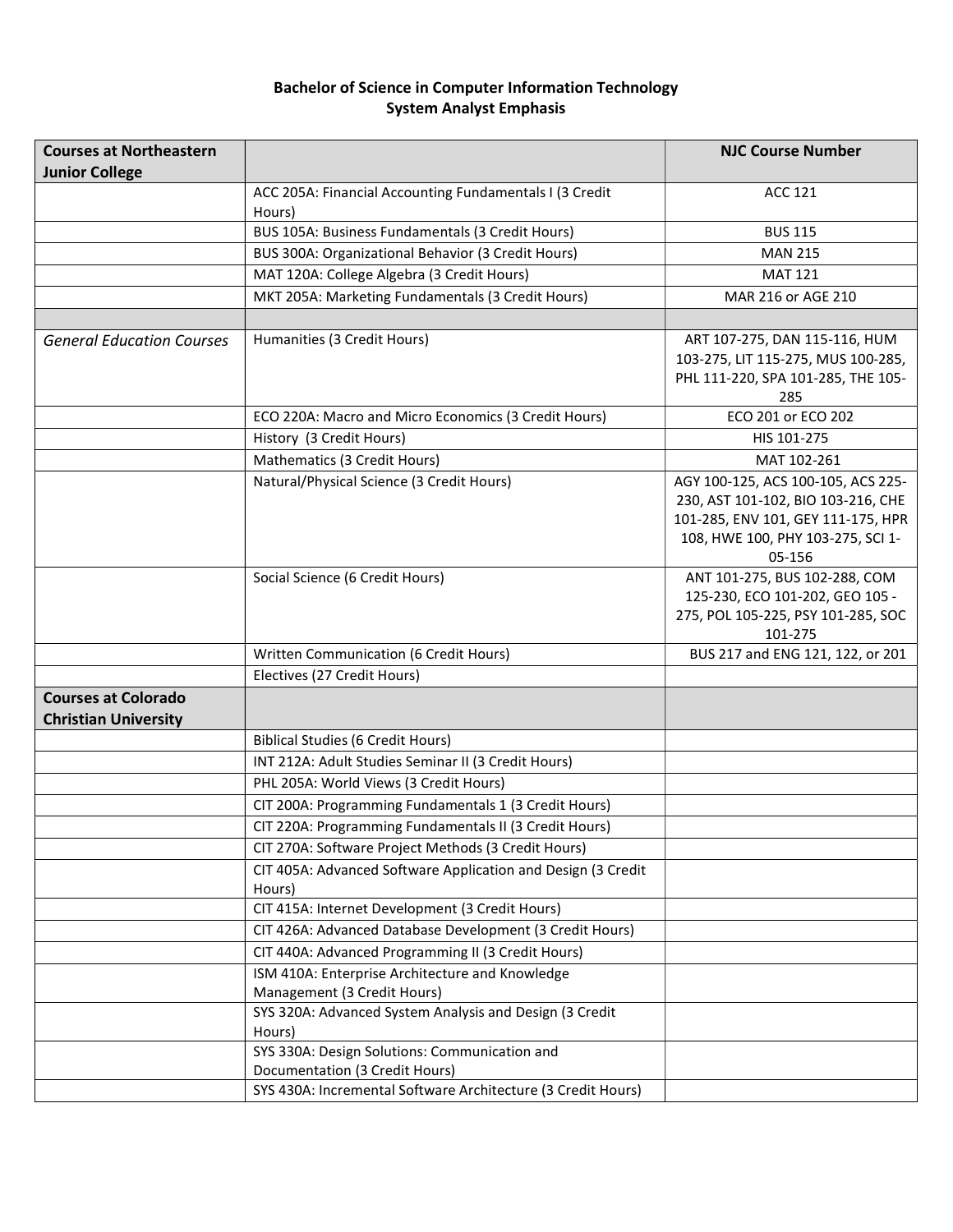#### Bachelor of Science in Criminal Justice

| <b>Courses at Northeastern</b>   |                                                                      | <b>NJC Course Number</b>                                                 |
|----------------------------------|----------------------------------------------------------------------|--------------------------------------------------------------------------|
| <b>Junior College</b>            |                                                                      |                                                                          |
|                                  | CRJ 210A: Introduction to Criminal Justice (3 Credit Hours)          | <b>CRJ 110</b>                                                           |
|                                  | CRJ 225A: Introduction to Policing (3 Credit Hours)                  | <b>CRJ 125</b>                                                           |
|                                  | CRJ 320A: Introduction to Corrections (3 Credit Hours)               | <b>CRJ 145</b>                                                           |
|                                  | CRJ 430A: Criminal Investigation (3 Credit Hours)                    | <b>CRJ 209</b>                                                           |
|                                  |                                                                      |                                                                          |
| <b>General Education Courses</b> | Humanities (3 Credit Hours)                                          | ART 107-275, DAN 115-116, HUM                                            |
|                                  |                                                                      | 103-275, LIT 115-275, MUS 100-285,                                       |
|                                  |                                                                      | PHL 111-220, SPA 101-285, THE 105-                                       |
|                                  |                                                                      | 285                                                                      |
|                                  | History (3 Credit Hours)                                             | HIS 101-275                                                              |
|                                  | Mathematics (3 Credit Hours)                                         | MAT 102-261                                                              |
|                                  | Natural/Physical Science (3 Credit Hours)                            | AGY 100-125, ACS 100-105, ACS 225-<br>230, AST 101-102, BIO 103-216, CHE |
|                                  |                                                                      | 101-285, ENV 101, GEY 111-175, HPR                                       |
|                                  |                                                                      | 108, HWE 100, PHY 103-275, SCI 1-                                        |
|                                  |                                                                      | 05-156                                                                   |
|                                  | Social Science (6 Credit Hours)                                      | ANT 101-275, BUS 102-288, COM                                            |
|                                  |                                                                      | 125-230, ECO 101-202, GEO 105 -                                          |
|                                  |                                                                      | 275, POL 105-225, PSY 101-285, SOC                                       |
|                                  |                                                                      | 101-275                                                                  |
|                                  | Speech Communications (3 Credit Hours)                               | COM 115 or COM 125                                                       |
|                                  | Written Communications (3 Credit Hours)                              | ENG 121, 122, or 201                                                     |
|                                  | Electives (42 Credit Hours)                                          |                                                                          |
| <b>Courses at Colorado</b>       |                                                                      |                                                                          |
| <b>Christian University</b>      |                                                                      |                                                                          |
|                                  | <b>Biblical Studies (6 Credit Hours)</b>                             |                                                                          |
|                                  | INT 212A: Adult Studies Seminar II (3 Credit Hours)                  |                                                                          |
|                                  | PHL 205A: World Views (3 Credit Hours)                               |                                                                          |
|                                  | CRJ 200A: Foundations of Justice (3 Credit Hours)                    |                                                                          |
|                                  | CRJ 330A: Criminal Courts (3 Credit Hours)                           |                                                                          |
|                                  | CRJ 340A: Criminal Justice Ethics (3 Credit Hours)                   |                                                                          |
|                                  | CRJ 420A: Constitutional Criminal Procedure (3 Credit Hours)         |                                                                          |
|                                  | CRJ 460A: Domestic Terrorism (3 Credit Hours)                        |                                                                          |
|                                  | CRJ 480A: Introduction to Forensic Science (3 Credit Hours)          |                                                                          |
|                                  | CRJ 491A: Criminal Justice Research and Capstone (3 Credit<br>Hours) |                                                                          |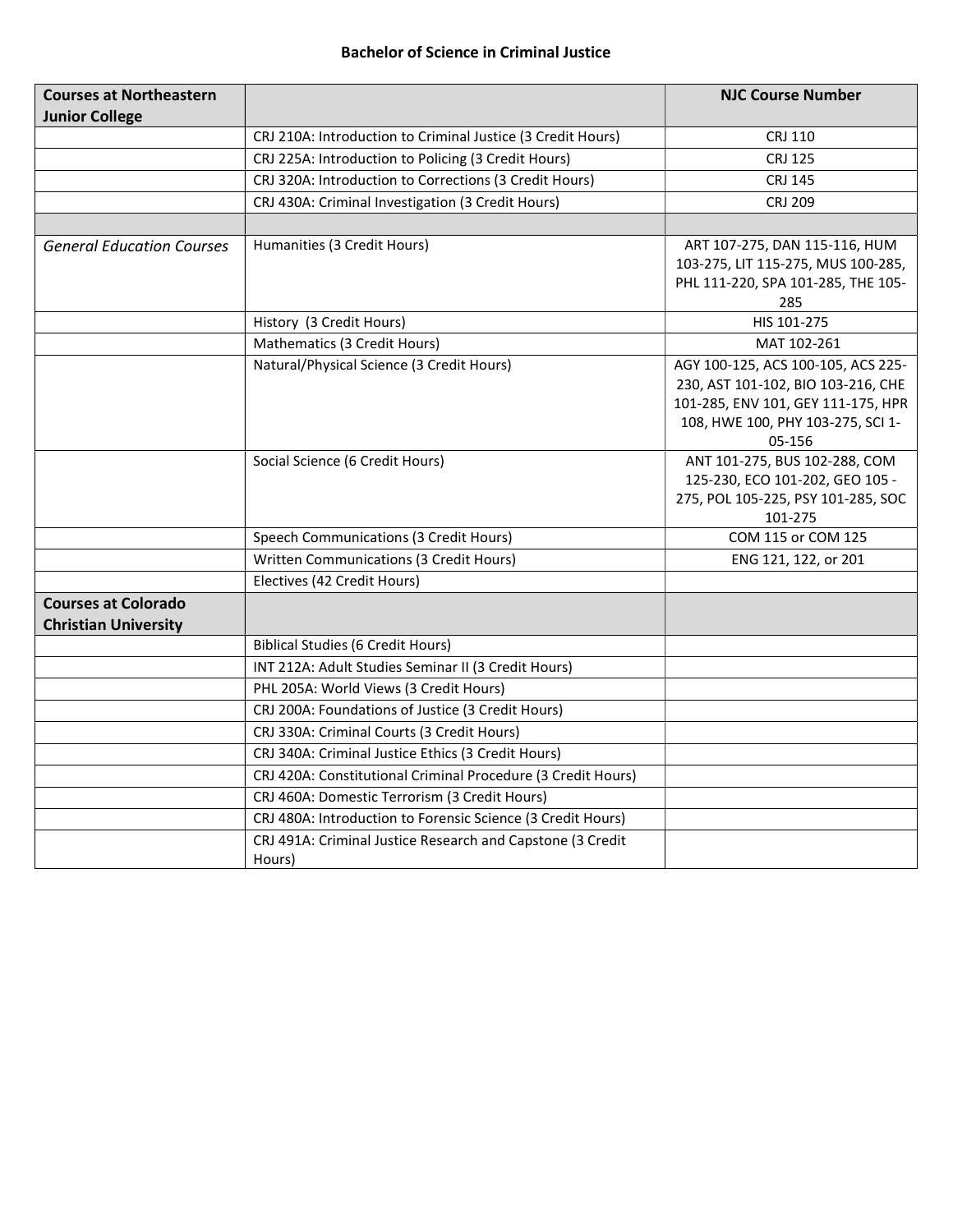# Bachelor of Science in Information Systems Management

| <b>Courses at Northeastern</b>   |                                                             | <b>NJC Course Number</b>            |
|----------------------------------|-------------------------------------------------------------|-------------------------------------|
| <b>Junior College</b>            |                                                             |                                     |
|                                  | BUS 300A: Organizational Behavior (3)                       | <b>MAN 215</b>                      |
|                                  | ISM 312A: Internet Development and eCommerce (3)            | <b>BUS 120</b>                      |
|                                  | ISM 316A: Information Security (3)                          | <b>CNG 131</b>                      |
|                                  | ISM 426A: Data and Information Management (3)               | CIS 240*                            |
|                                  | ISM 440A: Systems Analysis and Design (3)                   | <b>CIS 268</b>                      |
|                                  | MGT 270A: Project Management Fundamentals (3)               | <b>MAN 241</b>                      |
|                                  |                                                             |                                     |
| <b>General Education Courses</b> |                                                             | <b>COM 216</b>                      |
|                                  |                                                             | <b>ENG 121</b>                      |
|                                  |                                                             | Humanities (1 Course)               |
|                                  |                                                             | Mathematics (1 Course)              |
|                                  |                                                             | Natural/Physical Science (1 Course) |
|                                  |                                                             | Social Sciences (3 Courses)         |
|                                  |                                                             | Written Communication* (1 Course)   |
|                                  |                                                             | Electives (14 Courses)              |
| <b>Courses at Colorado</b>       |                                                             |                                     |
| <b>Christian University</b>      |                                                             |                                     |
|                                  | <b>Biblical Studies (2 Courses)</b>                         |                                     |
|                                  | INT 212A: Adult Studies Seminar II (3)                      |                                     |
|                                  | PHL 205A: World Views (3)                                   |                                     |
|                                  | CIT 270A: Software Project Methods                          |                                     |
|                                  | ISM 270A: Management of Information Systems (3)             |                                     |
|                                  | ISM 330A: Information Technology Infrastructure (3)         |                                     |
|                                  | ISM 410A: Enterprise Architecture and Knowledge             |                                     |
|                                  | Management (3)                                              |                                     |
|                                  | ISM 464A: Software Application and Design (3)               |                                     |
|                                  | ISM 491A: Information Systems Capstone (3)                  |                                     |
|                                  | MGT 330A: Project Planning, Scheduling, and Controlling (3) |                                     |

\*CIS 240 has other NJC prerequisites: CIS 243 and CSC 119

\*Written Communication (1 Course)

ENG 131

ENG 221

ENG 226

ENG 227

ENG 228

ENG 230

ENG 231